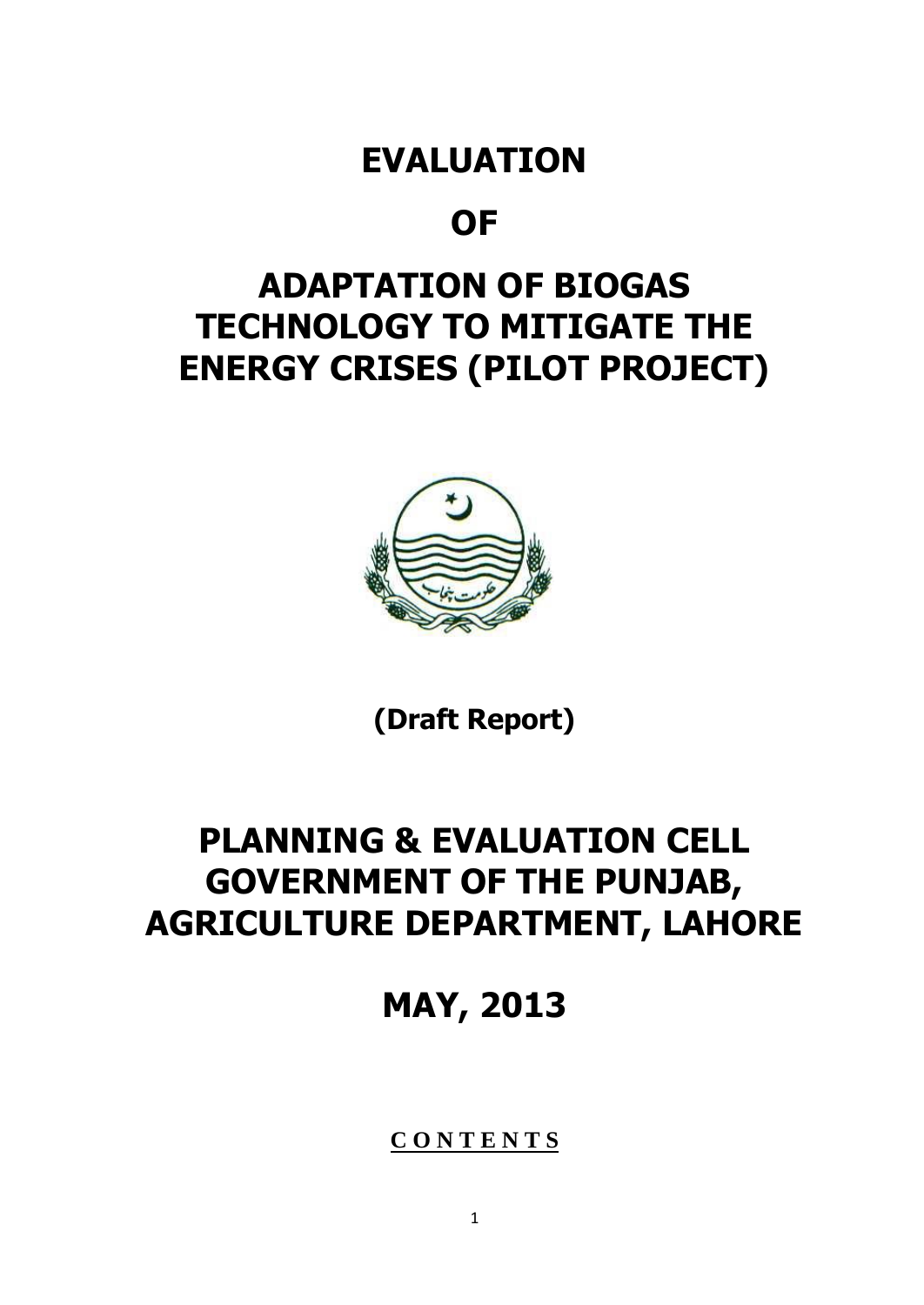| <b>Chapter</b> | TITLE                                                                           | Page #         |
|----------------|---------------------------------------------------------------------------------|----------------|
|                | Preface                                                                         |                |
|                | Summary                                                                         |                |
| 1.             | Introduction                                                                    | 1              |
|                | 1.1 Mode of Implementation                                                      | $\overline{2}$ |
|                | 1.2 Bio-Gas Plants Installed against Provision in PC-I                          | $2 - 3$        |
|                | 1.3 Objective                                                                   | 3              |
| 2.             | Methodology                                                                     | $\overline{4}$ |
|                | 2.1 Sample Size                                                                 | $\overline{4}$ |
| 3.             | <b>Results and Discussion</b>                                                   | 5              |
|                | 3.1 Size of Land Holding of Respondent Farmers                                  | 5              |
|                | 3.2 Availability of Livestock per Household                                     | 6              |
|                | 3.3 Appliances provided to the farmer's (Working Plants)                        | 6              |
|                | 3.4 Month wise Completion (Working Plants)                                      | $6 - 7$        |
|                | 3.5 Status of Gas Supply (Working Plants)                                       | 7              |
|                | 3.6 Cost Sharing in the Bio-Gas Plant (Working Plants)                          | 8              |
|                | 3.7 Knowledge About the Enhancement of Volume of Gas Supply<br>(Working Plants) | $8-9$          |
|                | 3.8 Use of Appliances (Working Plants)                                          | 9              |
|                | 3.9 Use of Slurry (Working Plants)                                              | 10             |
|                | 3.10 % age of Micro Nutrients in Slurry                                         | 10             |
|                | 3.11 Fuel Consumption and Saving per Month (Working Plants)                     | 11             |
|                | 3.12 View's of the Non-Respondent Farmers about Bio-Gas Plant                   | $11 - 12$      |
|                | 3.13 Individual Farmers Perspectives about Non-Working Biogas Plant             | $12 - 13$      |
|                | 3.14 General Observations of the Survey Team                                    | $14 - 15$      |
| 4.             | Conclusions and way forward                                                     | $16-17$        |
|                | 4.1 Lesson learnt for future                                                    | $17 - 18$      |
|                | 4.2 Conclusions and recommendations                                             | 18-19          |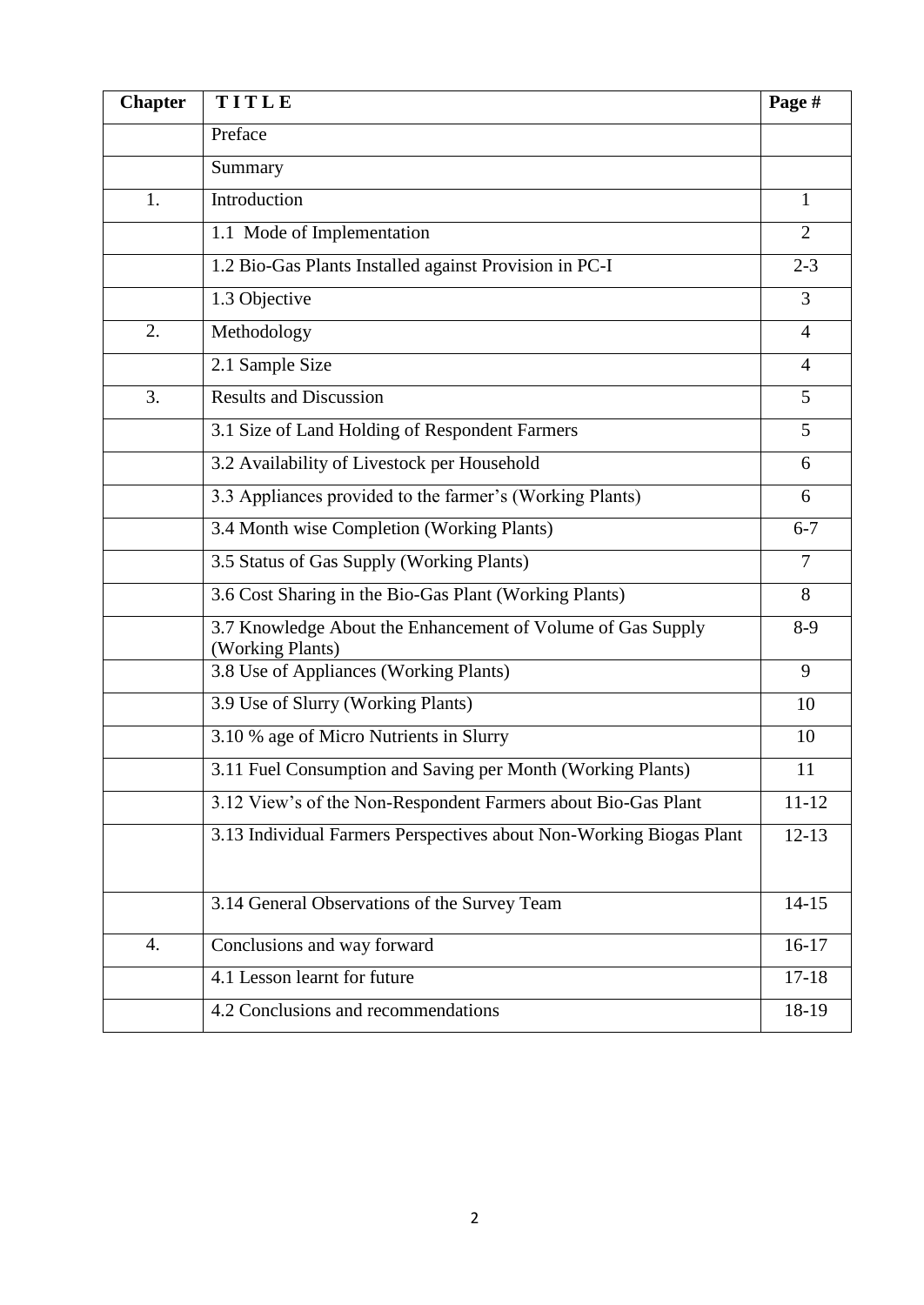# **LIST OF TABLES**

| #              | T<br>T<br>E                                                       | Page #         |
|----------------|-------------------------------------------------------------------|----------------|
| 1              | Number of biogas plants installed                                 | $\overline{2}$ |
| $\overline{2}$ | Progress of Project with respect to installation of biogas plants | 3              |
| 3              | Respondent taken for detailed survey                              | $\overline{4}$ |
| $\overline{4}$ | Distribution of respondent by Farm size                           | 5              |
| 5              | Average Holding of Farm Animals of Respondents                    | 6              |
| 6              | % age Holding of Appliance of Respondents                         | 6              |
| $\tau$         | Month wise biogas installation                                    | 6              |
| 8              | Respondent views about gas supply                                 | $\overline{7}$ |
| 9              | Average cost of installation of biogas plants                     | 8              |
| 10             | Technical knowledge of Farmers about efficiency of Biogas plants  | 8              |
| 11             | <b>Consumption of Biogas</b>                                      | 9              |
| 12             | Views of respondents for use of slurry                            | 10             |
| 13             | Chemical composition of slurry                                    | 10             |
| 14             | Estimated economic benefit of biogas                              | 11             |
| 15             | Response of other farmers about biogas                            | 11             |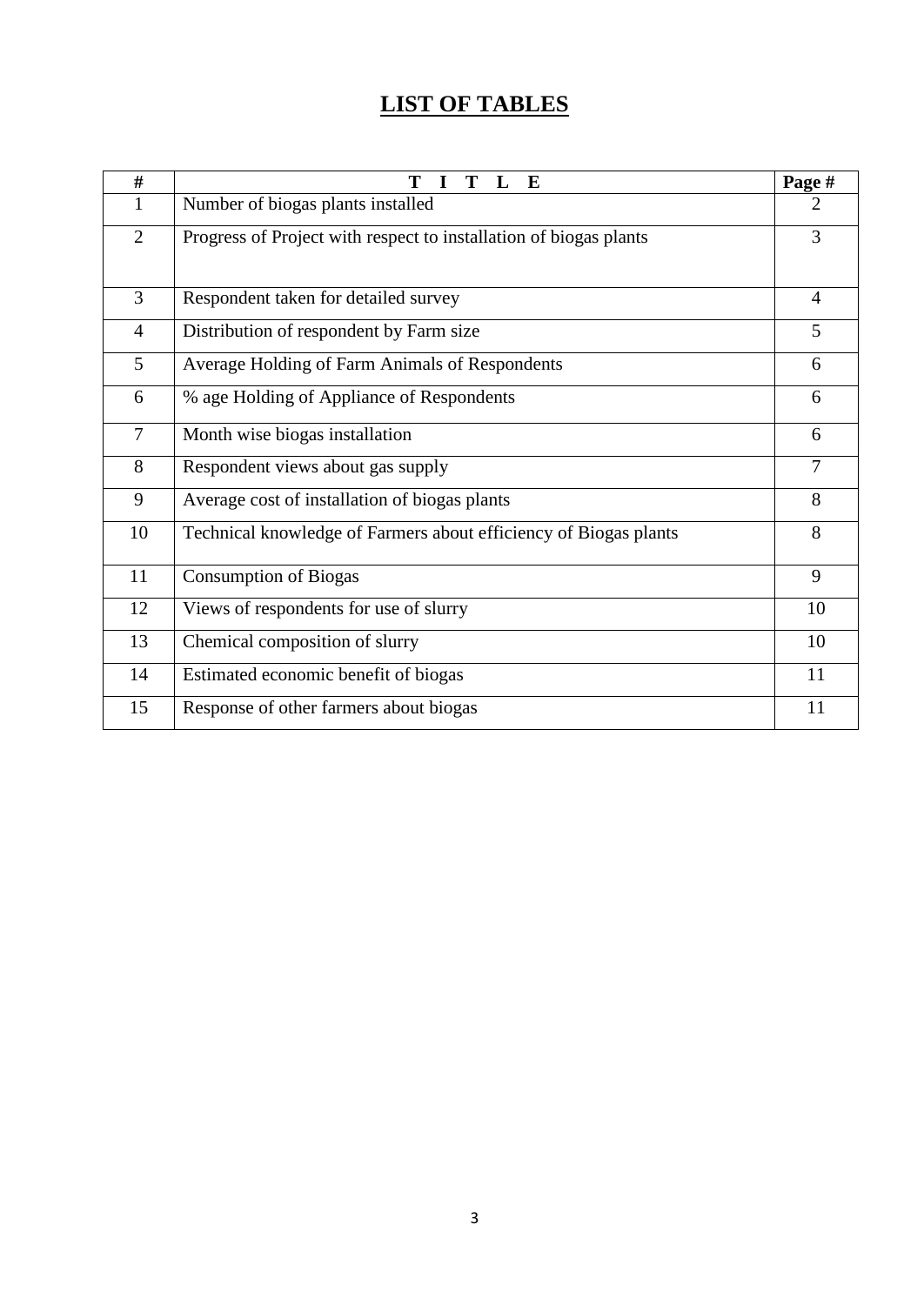#### **PREFACE**

Energy has become an essential parameter for production for development process, whereas, the cost of conventional sources of energy such as petroleum and natural gas are gradually increasing manifold. The increasing cost of fuel and importance of animal dung as a manure has stimulated the developing countries like Pakistan to search for alternate source of energy especially in rural areas. In rural areas of Pakistan, energy requirements are partially met by burning animal dung for cooking food.

The ideal use of animal dung and other crop wastes at the farm is production of biogas and at the same time using slurry from the biogas units as manure. The installation of biogas plants at / near farms will utilize animal dung and crop waste for production of biogas. Biogas plant is a device that converts fermentable organic matter (Cattle dung, poultry drops etc.) into combustible gas (Biogas) and digested organic fertilizer.

There are about 65 million animals (cows, buffaloes, goats, houses etc.) in the country beside about 69 million tons per year of crop residue and about 6 million birds in poultry estates across the country. The animals and birds produce about 325 million tone of collectable dung per year. This could yield 20 million cubic meter of biogas per day. In terms of fuel substitution, this would be equivalent to 12.4 million liters of kerosene oil daily. Thus biogas production from agricultural wastes is deemed fit for fulfilling energy needs at the farms.

Keeping in view the importance of biogas as fuel, "**Adaption of Biogas Technology to mitigate the energy crisis project**" has been prepared by the Director General Agriculture (Field) and was implemented in 19 districts of Punjab. Under this project 50 family size biogas plants was installed. These plants produced energy which is sufficient for one gas stove and a gas lamp. All the biogas plants are working/ functioning properly. Respondent farmers in all districts have adopted this technology with great interest and observe the procedures/ methods for smooth functioning of biogas plant.

> **Chief Planning & Evaluation Cell**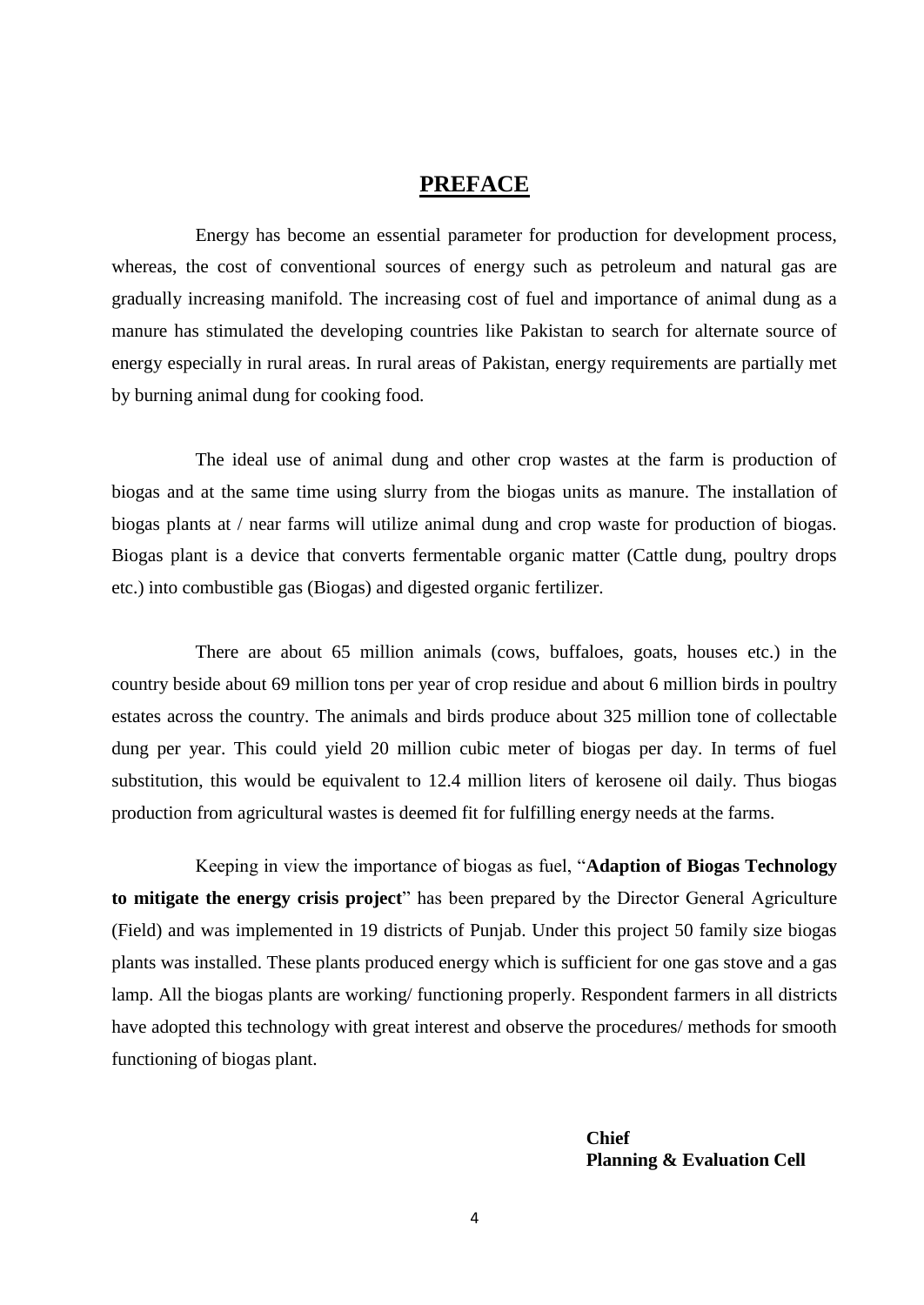#### **SUMMARY**

The Bio-Gas technology in Pakistan has been adopted from Chinese technology. During 1975, 100 biogas plants were built and there was growing interest in the biogas industry. Keeping in view growing interest in biogas industry. 100 biogas plants were developed/ installed during 1975.

2. It is safe to say that cost of fuel and importance of animal dung as manure has stimulated the developing country like Pakistan to search for alternate source of energy in rural areas such as Methane Gas from Biogas Plant. Keeping in view its importance, a project titled "**Adaptation of Biogas Technology to Mitigate the Energy Crises (Pilot Project)**" was implemented in three district, Faisalabad, Sargodha and Jhang. As per PC-I requirement before extension of the project in 19 districts of Punjab, a survey was conducted for evaluation of this project by Planning & Evaluation Cell, Agriculture Department, Lahore. A sample of 24- beneficiaries was selected to assess its feasibility. The findings of the survey reveal that this project has created awareness & interest among the farming community to adopt this technology. It is observed that the farmers in all the three districts have adopted this technology with great interest and observe the procedures/ methods for smooth functioning of biogas plant. The farmers in all the three districts were filing dung to the fermentation chamber on daily basis as per PC-I requirement and were getting continuous supply of gas as per their family requirement.

3. The findings as per results reached upon after the analysis of collected data. It is observed that majority of the farmers availing this facility in the three districts belongs to large farmers. The completed bio-gas plants in all the three districts were producing gas continuously with normal gas pressure. Similarly average number of hours of biogas use per day was 5.2, 7.5 & 4.375 in district Sargodha, Faisalabad and Jhang respectively. The results also show that after the use of biogas, the respondents were saving Rs. 2924, 2491 & 2101 per month in districts Sargodha, Faisalabad and Jhang respectively. The survey team also collected views of nonrespondent farmers and concluded that almost 100% farmers have knowledge of benefits of the biogas plants and are interested in installation of this technology.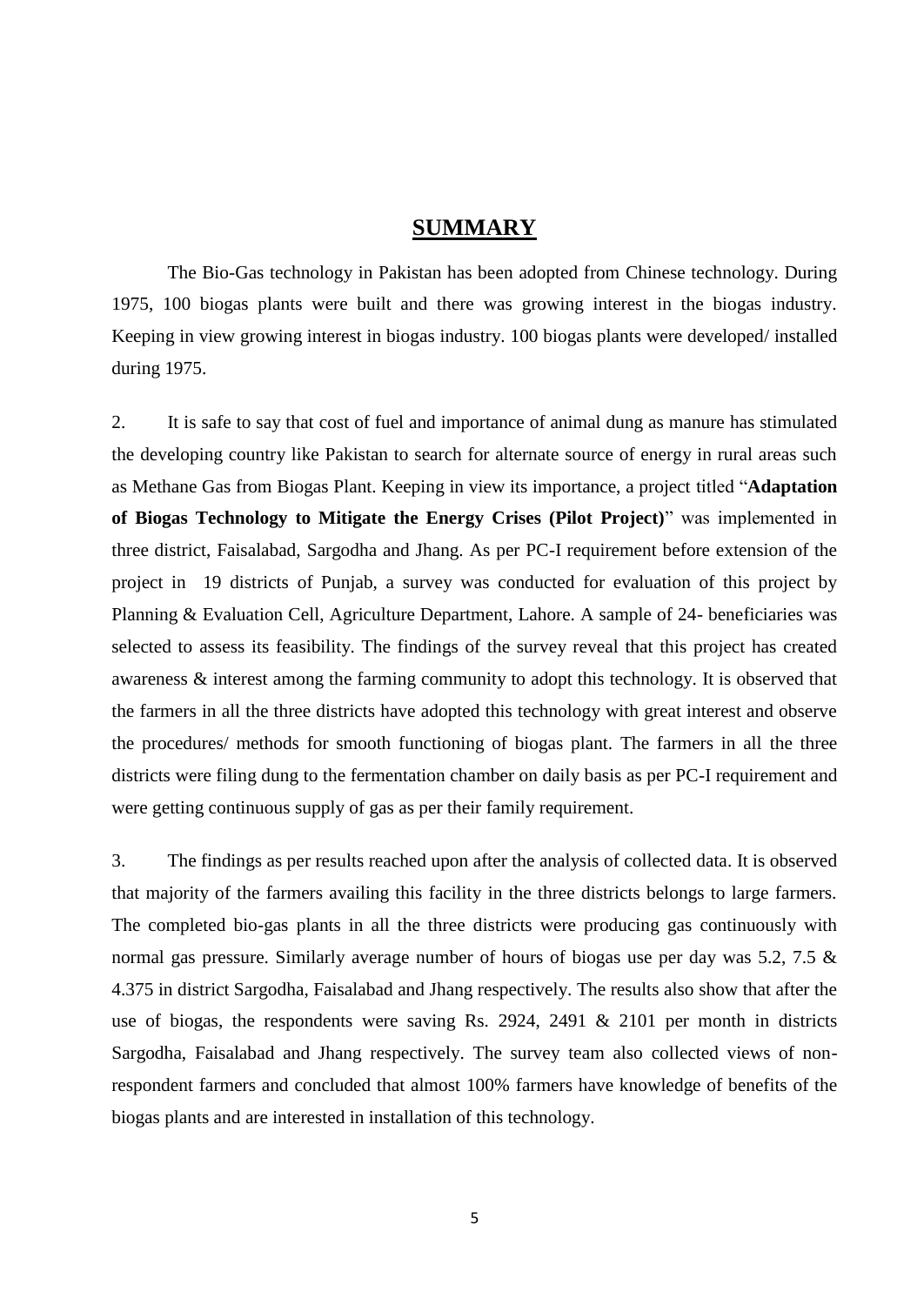4. In short, as per results of the survey conducted it does stand to reason to say that the project seems to be feasible and will give a better chance to mitigate the energy crisis with some improvement in its implementation and supervision procedures.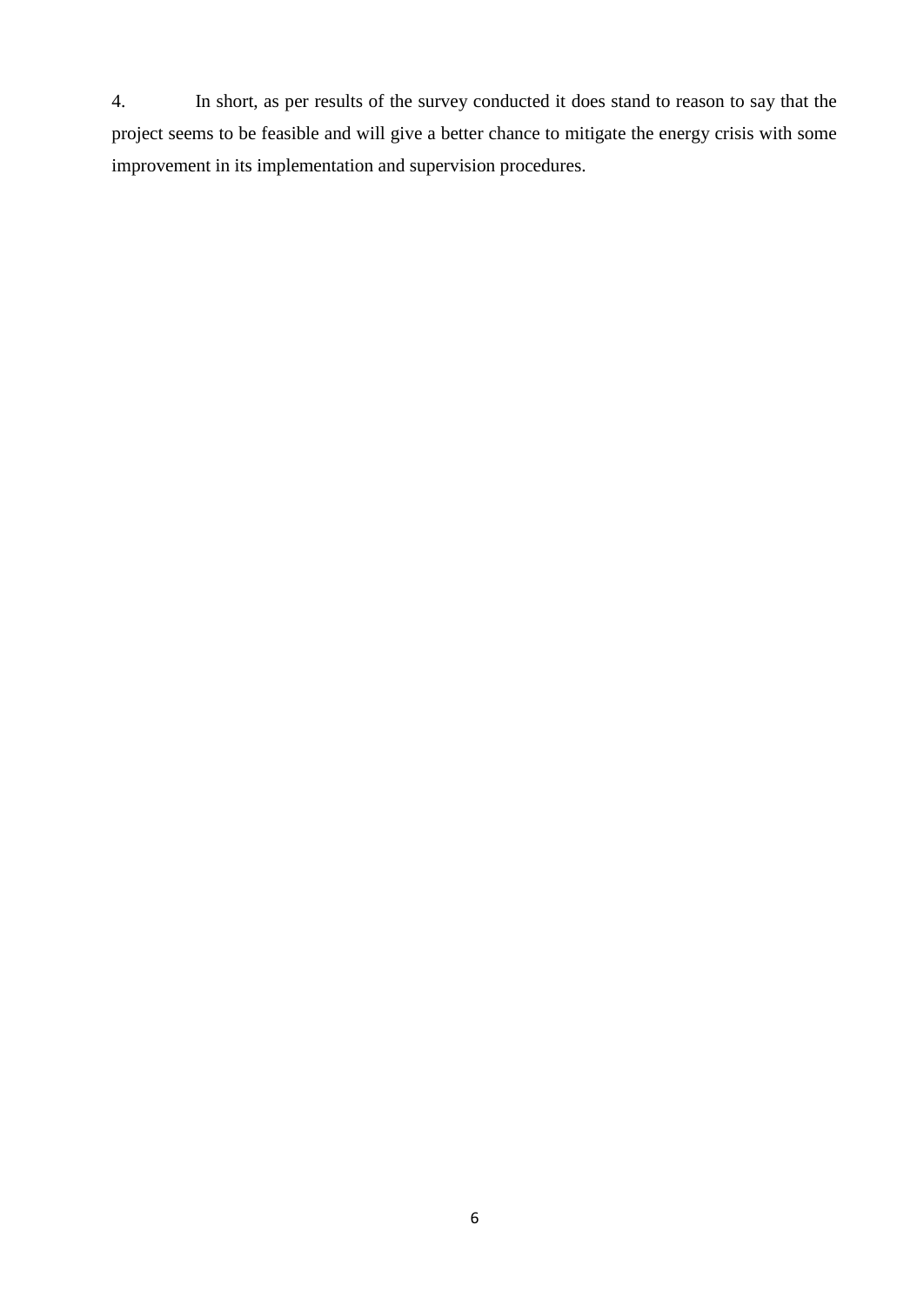#### **CHAPTER 1**

#### **INTRODUCTION**

Rural communities traditionally use fuel-wood and cow-dung cakes as a source of energy in Pakistan. It has been reported that the annual per capita fuel-wood requirement is 0.52  $m<sup>3</sup>$  that implies a consumption of 5.20  $M<sup>3</sup>$  of fuel wood for a family of 10 per year. Thus, a single family may cut three to four fully grown trees in a year just to meet its domestic energy needs. Over the years, this has been leading to degradation of natural forests, besides depriving the agricultural fields from decomposed organic manure.

2 Almost in all the big and small cities, natural gas is meeting the deficiency of fuel wood to sufficient extent whereas in the villages, the people are using wood, animal dung and agriculture residues as a fuel. There is no other alternate source of energy, however, it is supplemented with LPG from the nearby selling point. Due to scarcity of fuel wood, people also use timber as fuel wood causing a great loss to the nation.

3 The need of animal dung and timber/ fuel wood as manure is widely recognized. It's application increases the productivity of the soil. Burning away of dung as fuel is thus a national loss. It has been estimated that about 25% cattle dung is wasted by burning as kitchen fuel in irrigated areas whereas in rain fed areas about 50% dung is burnt away.

4 The increasing cost of fuel and importance of animal dung as manure has stimulated the developing countries like Pakistan to search for alternate source of energy in rural areas such as methane generation from biogas. It is produced by fermentation of organic matter like animal dung, chicken droppings, straw and manure etc. The main component of biogas is Methane (CH<sub>4</sub>) which is about 60-70%. The other contents being Carbon – Dioxide (CO<sub>2</sub>) alongwith traces of Hydrogen (H2) and Carbon Monoxide (CO).

5 Biogas plant is a device that converts fermentable organic matter (Cattle dung, poultry drops etc.) into combustible gas (Biogas) and digested organic fertilizer. A typical biogas plant consists of a digester where the fermentation with an-aerobic bacteria take place, a gasholder for collecting biogas, and input output units for feeding the dung, storing the effluent and the gas distribution system.

6 Keeping in view the importance of biogas as fuel, project has been prepared by the Director General Agriculture (Field) and will be implemented in 19 districts of Punjab. The project was approved by PDWP in its meeting held on 31.07.2009 with one of the condition that:-

7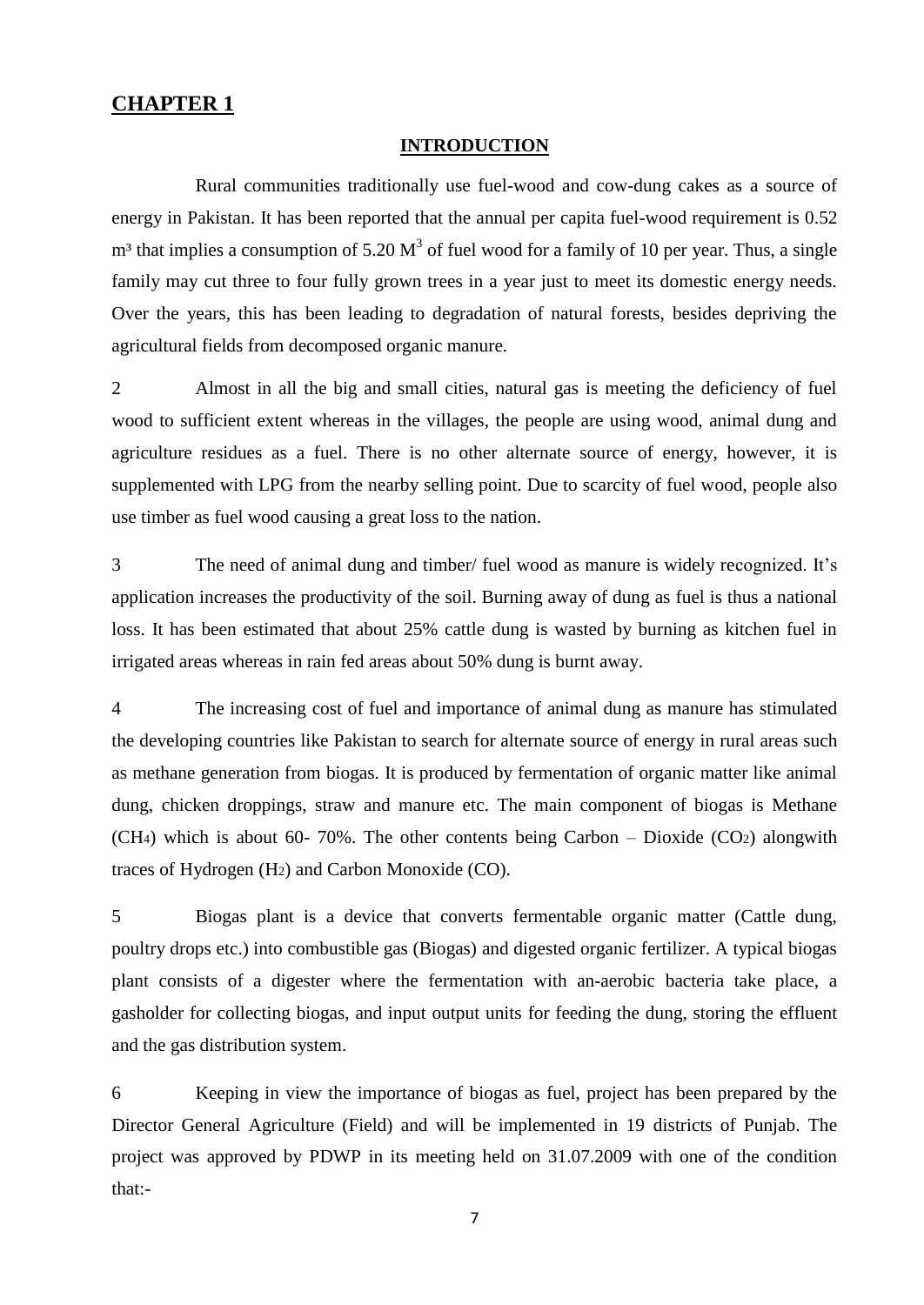**"In the first phase only 50 biogas plants would be installed within shortest possible time and further up scaling would be considered only after quick evaluation/ resultant adjustment"**

7 Planning & Evaluation Cell, Agriculture Department has been assigned to conduct evaluation of the pilot project to be forwarded to Planning & Development Department before starting the  $2<sup>nd</sup>$  phase in the next financial year.

8 As directed, this office conducted evaluation of the project. The following team was constituted, which visited the project area from 16.06.2010 to 22.06.2010.

- i. Mr. Ishtiaq Ahmad, Assistant Director of Agriculture.
- ii. Mr. Abdul Majeed Nadeem, Assistant Research Officer.

#### **1.1 Mode of Implementation**

9 The proposed project is being implemented through beneficiary farmers on cost sharing basis. Department is providing technical advisory services to the farmers to ensure accurate installation, proper use and maintenance of biogas plants. The farmers construct the fermentation chamber, feeding tank, slurry tank and fix drum supports on the site selected by the inspection committee under the close supervision of the Departmental Technical Expert. Government of Punjab provide 50% subsidy not exceeding Rs. 30000/- per plant to the manufactures with whom the allottee have booked their order for gas holder, gas piping, gas stove and gas lamp. The subsidy amount is given to the manufacturer after the inspection of the items by inspection committee and delivery of gas holder and its allied items to the beneficiary farmers.

10 As per provision in PC-I, 10, 20 & 20 biogas plants were to be installed under the project in districts Sargodha, Jhang and Faisalabad respectively and the priority to be given to the farmers residing on Dera Location having no electricity and gas, whereas the actual plants installed/ being installed were 18,20 & 12 respectively as shown in table-1.

#### **1.2 BIO-GAS PLANTS INSTALLED AGAINST PROVISION IN PC-I**

|     | <b>District</b> | <b>Provision in PC-I</b> | <b>Actual</b> |
|-----|-----------------|--------------------------|---------------|
| ı.  | Sargodha        |                          |               |
| ـ ت | Jhang           |                          |               |
| ິ.  | Faisalabad      |                          |               |
|     | <b>Total:-</b>  | 50                       | 50            |

**Table -1 NUMBER OF BIOGAS PLANTS INSTALLED**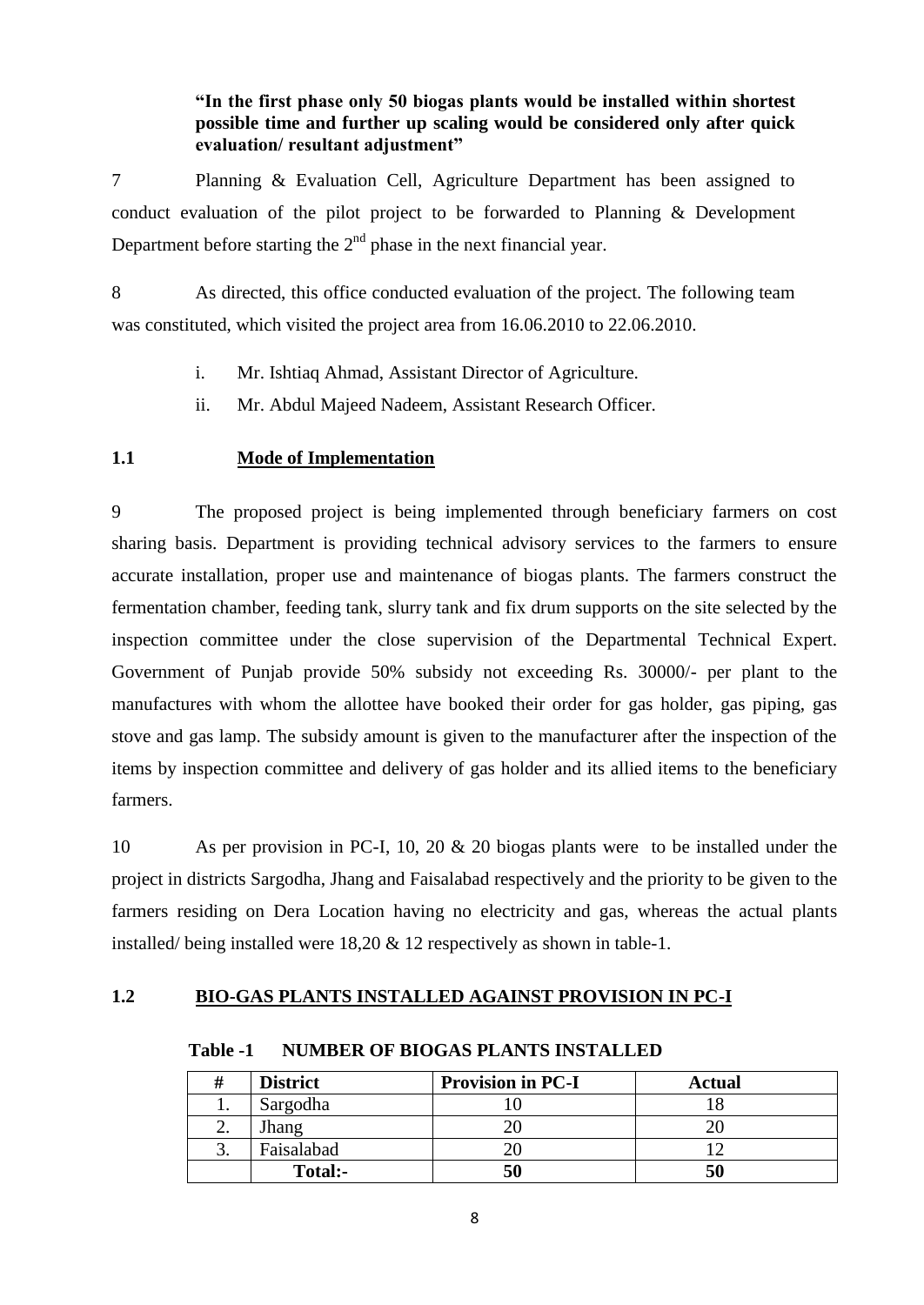11 A meeting of the monitoring team was held with the Agricultural Engineer Faisalabad, Assistant Agricultural Engineer, Faisalabad, Assistant Agricultural Engineer, Sargodha on 16.06.2010 at Sargodha. In the meeting they informed that the respondents of 8 villages in Faisalabad after balloting refused to install these plants on the plea that Government is going to provide natural gas facility in their villages, therefore, they will not install biogas plants. As there were less number of plants allotted to the district Sargodha, therefore, 8 biogas plants were shifted to Sargodha. These plants were allotted to the farmers from waiting list on merit basis.

12 Status of the biogas plants to be installed before the survey is given in the following table 2

| <b>District</b> | <b>Functioning</b> | Completed but not   Civil Works |           | <b>Total</b> |
|-----------------|--------------------|---------------------------------|-----------|--------------|
|                 | properly           | gas producing                   | completed |              |
| Sargodha        | 10                 |                                 |           |              |
| Jhang           |                    |                                 |           |              |
| Faisalabad      |                    |                                 |           |              |
| <b>Total:-</b>  | 26                 |                                 |           | 50           |

**Table 2 PROGRESS OF PROJECT WITH RESPECT TO NSTALLATION OF BIOGAS PLANTS**

13 The above table shows that out of the total 18 biogas plants installed in district Sargodha, 10 were functioning properly, 7 were completed but not producing gas and the civil works of one was completed. Similarly in Jhang district 5, 9  $\&$  6 plants were functioning properly, completed but not yet producing gas and only civil works completed, respectively. In Faisalabad district only 12 plants were installed, out of 12 plants 11 plants were functioning properly, one plant was completed but not yet producing gas.

#### **1.3 Objective**

- To promote the use of Biogas Technology for enhancing income by reducing expenditure on the purchase of different energy sources like LPG, fire firewood etc.
- To convert waste material and dung into a more convenient and high value fertilizer (biogas slurry).
- To protect natural forests, minimize adverse environmental and ecological impacts by reducing the demand of wood as fuel.
- To provide employment opportunities in rural areas.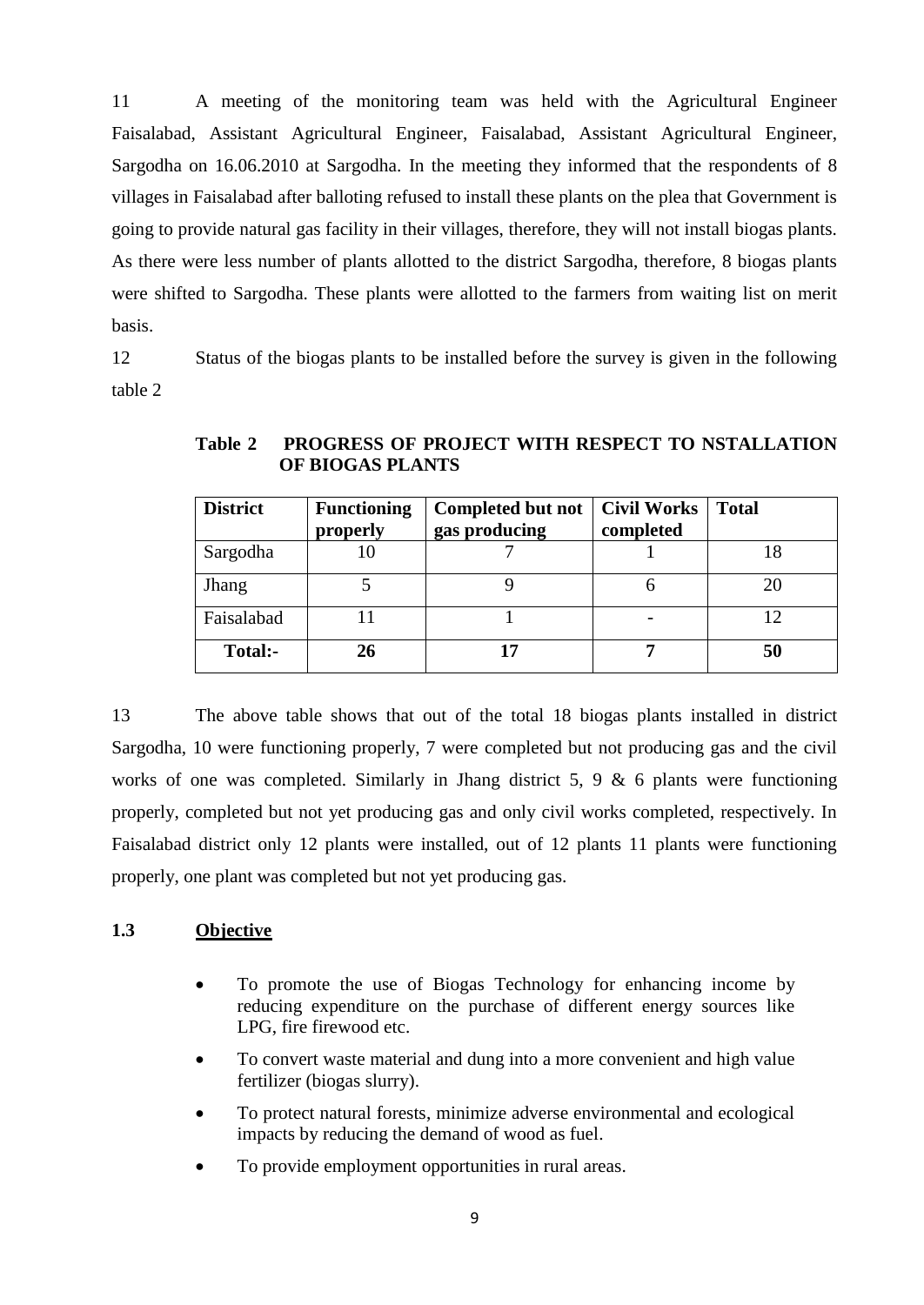### **CHAPTER 2**

#### **METHODOLOGY**

14. A questionnaire was developed for collection of data from the field keeping in view the following parameters:-

- i. Status of working of the biogas plants.
- ii. Cost sharing of the Government and Farmers.
- iii. Status of allottee/ farmers.
- iv. Status of the gas production in summer/ winter.
- v. Nature of dung feeding.
- vi. Material i.e. gas stove and gas lamp provided under the project and their daily use.
- vii. The use of slurry and its impact on crop yield.
- viii. Impact of biogas plants on fuel consumption.
- ix. To get the views of non respondent farmers.
- x. Evaluators' own opinion.

15. For the survey, 50% of the beneficiaries from each of the categories of functioning properly, completed but not gas producing, civil works completed only in each district were covered. District wise sample drawn from Sargodha, Jhang and Faisalabad is 9, 9 & 6 respectively, as revealed in the table 3.

#### **2.1 SAMPLE SIZE**

**Table 3 RESPONDENTS TAKEN FOR DETAILED SURVEY (NOs.)** 

| #  | <b>Categories</b>                | <b>District wise Biogas Plants Inspected</b> |       |            |         |  |
|----|----------------------------------|----------------------------------------------|-------|------------|---------|--|
|    |                                  | Sargodha                                     | Jhang | Faisalabad | Overall |  |
|    | Functioning properly             |                                              |       |            |         |  |
| 2. | Completed but not producing gas. |                                              |       |            |         |  |
| 3. | Civil works completed only       |                                              |       |            |         |  |
|    | Total sample:-                   | Q                                            |       |            | 24      |  |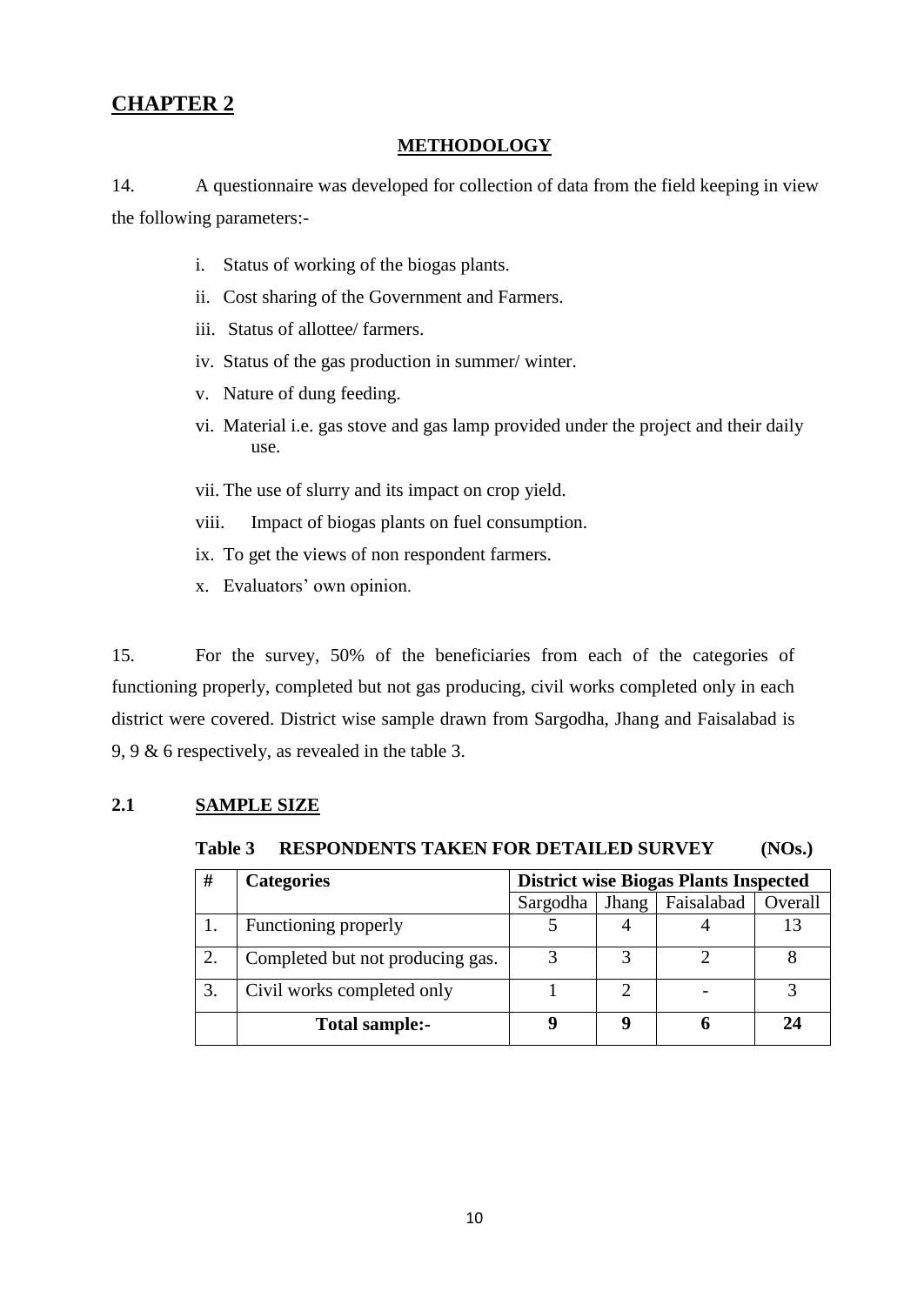#### **RESULTS AND DISCUSSION**

16. The information was gathered from the respondent farmers with the help of a well designed questionnaire. Category-wise results of the monitoring survey are discussed in the following paras.

17. A person having minimum of 5-8 animals could apply for the biogas plant whether he is landless or cultivator. The below table 4 shows that no sampled respondent was from landless farmer's category. The reason is that mostly the landless have less animals than the required number for biogas plant due to the non availability of their own fodder. The high cost of fodder also restricted them from keeping animals as per requirement of the project. Resultantly, the land less could not apply and did not become part of the sample.

#### **3.1 SIZE OF LAND HOLDING OF RESPONDENT FARMERS**

#### **Table 4 DISTRIBUTION OF RESPONDENT BY FARM SIZE (% age)**

| #  | <b>District</b> | Upto $5$ | 5 to 12.5 | 12.5 to 25 | Above 25 |
|----|-----------------|----------|-----------|------------|----------|
|    |                 | acres    | acres     | acres      | acres    |
|    | Sargodha        | .1.11    |           | 22.22      | 55.56    |
| 2. | Jhang           | 22.22    | 11.11     | 33.33      | 33.34    |
| 3. | Faisalabad      |          | 50        | 16.67      | 33.33    |

18. District wise comparison regarding the size of holding of the respondent farmers shows that in Sargodha district 55.56% of the sampled farmers (above 25 acres). In Faisalabad district, 33.34% farmers belong to medium farmer (12.5 to 25 acres) and 33.33% big farmers (above 25 acres). Similarly, in Jhang district also majority of the farmers i.e. 33.33% big farmers' category (above 25 acres). On an overall basis 45.83% sampled farmers fall in the category of big farmers (above 25 acres).

19. The above results indicate that majority of the sampled farmers belongs to big farmers. As the project has been designed for the rural poor, therefore, it is suggested that in the remaining districts an appropriate criteria should be designed so that proportional representation be given to all the categories including the landless and small farmers.

#### **3.2 AVAILABILITY OF LIVESTOCK PER HOUSEHOLD**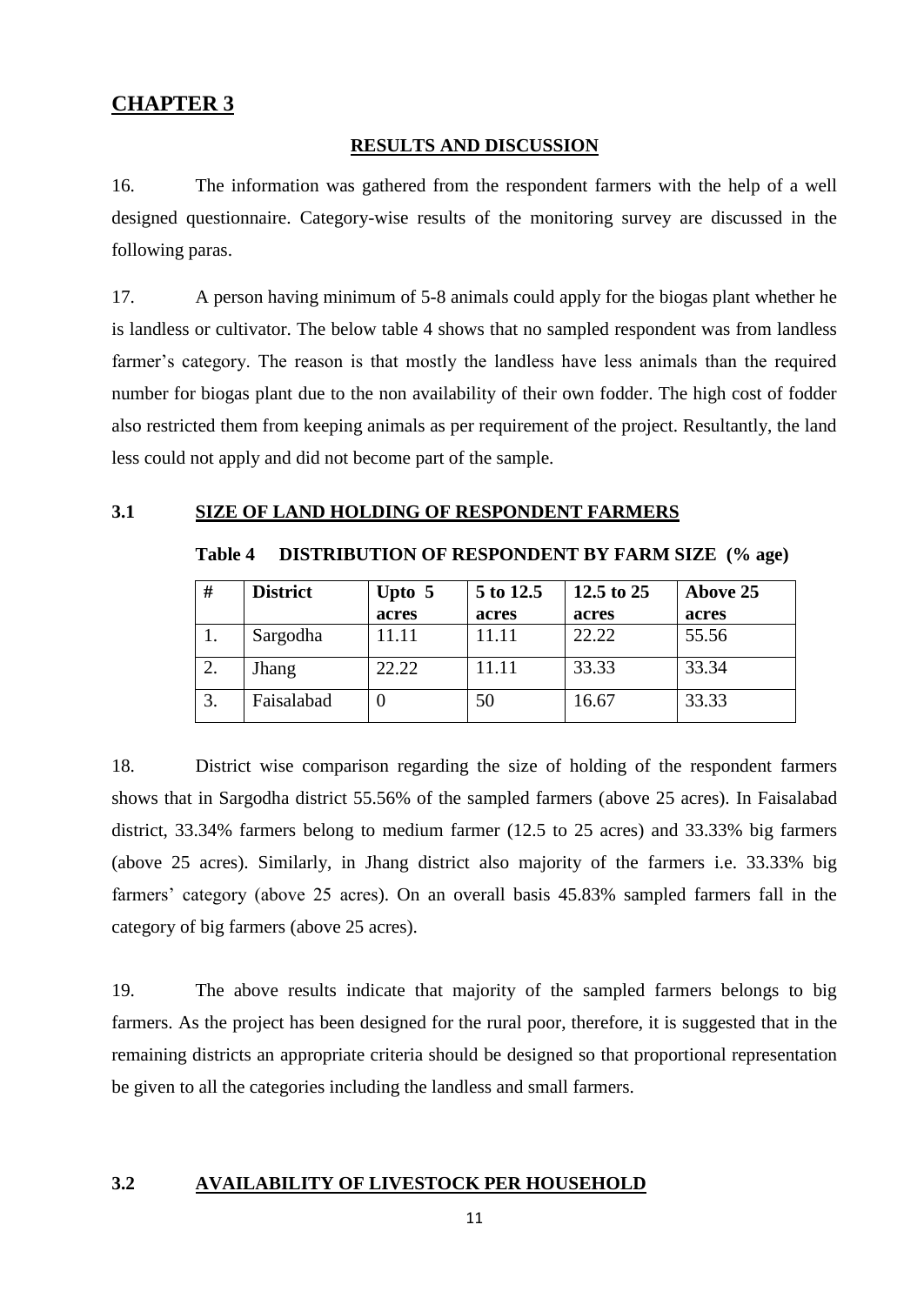| #  | <b>Districts</b> | Cows | <b>Buffalos</b> | Young<br><b>Stocks</b> | Goats | Average<br>household |
|----|------------------|------|-----------------|------------------------|-------|----------------------|
| 1. | Sargodha         | 2.83 | 9.86            | 17.8                   | 1.98  | 14.67                |
| 2. | Jhang            | 2.33 | 10.83           | 17.6                   | 1.95  | 15.12                |
| 3. | Faisalabad       | 1.87 | 13.75           | 10.8                   | 1.80  | 17.42                |
|    | <b>Total</b>     | 2.41 | 11.20           | 46.2                   | 1.92  | 15.53                |

**Table 5 AVERAGE HOLDINHG OF FARM ANIMALS OF RESPONDENTS**

20. Results given in the above table show that the average adult animals per household in Sargodha, Jhang and Faisalabad was 14.67, 15.12 & 17.42 respectively. Due to economical size of holding, big farmers keep more animals as compared to the other categories of farmers. The higher average number of livestock therefore shown is due to the fact that majority of the farmers belonged to big farmers category.

> Note: **Animals available with the household were converted into the standard unit. The conversion ration applied is as follow:-**

**Buffalo = 1.25 units, Cow = 0.70 units, 5 Young stocks = 1.00 unit & 5 Goats = 1.00 unit**.

#### **3.3 APPLIANCES PROVIDED TO THE FARMER'S (WORKING PLANTS)**

| #          | <b>District</b> | <b>Gas Stove</b> |    | <b>Gas Lamp</b> |    |
|------------|-----------------|------------------|----|-----------------|----|
|            |                 | <b>Yes</b>       | No | Yes             | No |
| <b>L</b> . | Sargodha        | 100              |    | 100             |    |
| <u>L.</u>  | Jhang           | 100              |    |                 |    |
| J.         | Faisalabad      | 00               |    |                 |    |

**Table 6. % AGE HOLDING OF APPLIANCE OF RESPONDENTS**

21. Under this project one gas stove and one gas lamp was to be provided free of cost to the beneficiary farmer by the Government. Results given in the above table shows that 100% of the farmers in all the three districts of Sargodha, Jhang and Faisalabad reported that the said appliances were provided to them free of costs as per provision in the PC-I.

#### **3.4 MONTH WISE COMPLETION (WORKING PLANTS)**

#### **Table 7 MONTH WISE BIOGAS INSTALLATION**

| <b>District</b> | Month $(\%$ age) |       |     |      |  |
|-----------------|------------------|-------|-----|------|--|
|                 | <b>March</b>     | April | May | June |  |
| Sargodha        |                  |       |     |      |  |
| Jhang           |                  |       |     |      |  |
| Faisalabad      |                  |       |     |      |  |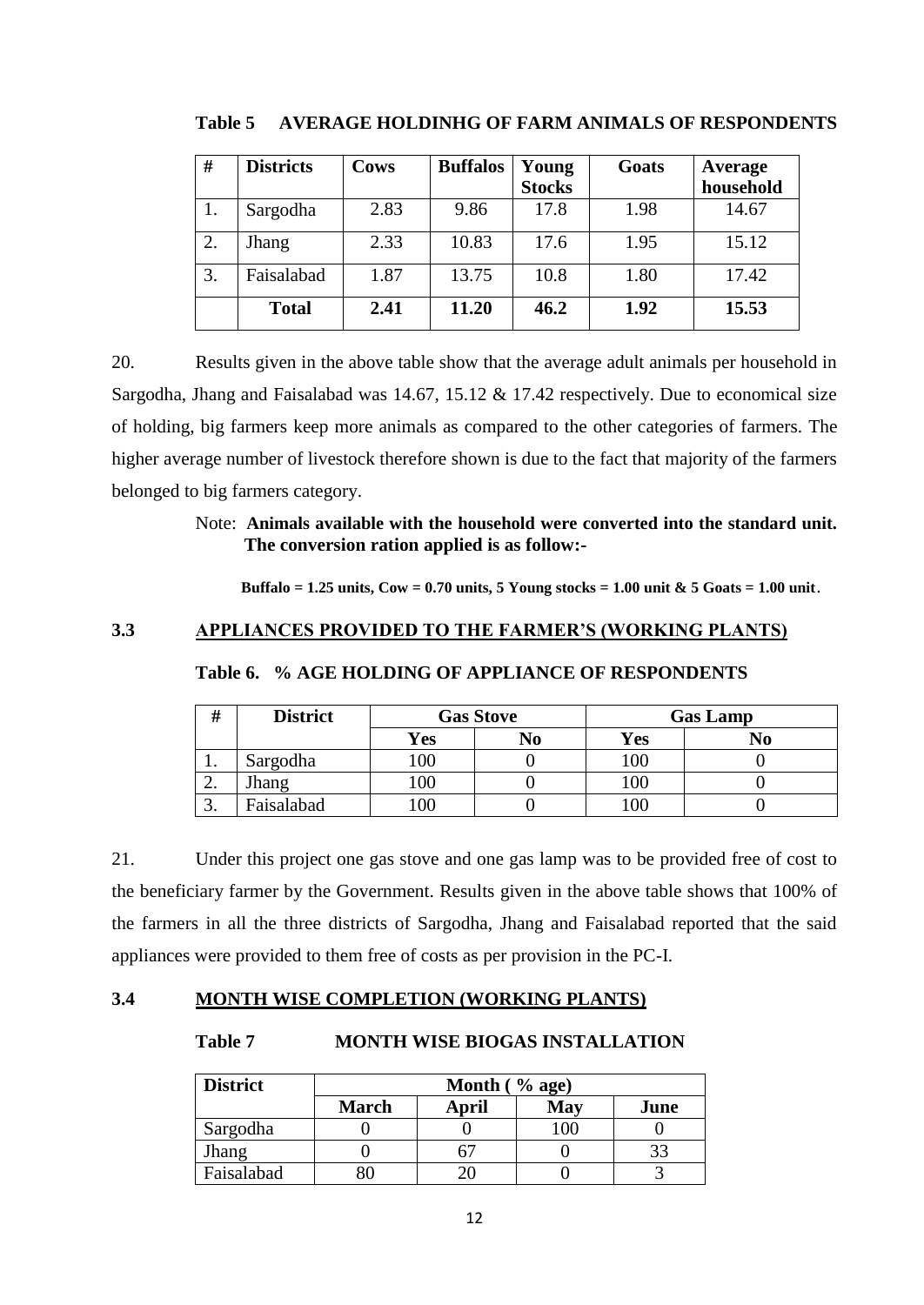22. Balloting was held in November 2009 and the balloted farmers were required to complete the biogas plants by 31.12.2009. Results given in the table- 7. shows that in district Sargodha, 100% of the sampled biogas plants completed in May 2010. In Jhang district, 67% and 33% completed in April and June 2010 respectively. As regards the Faisalabad district, 80% and 20% of the biogas plants completed in March and April 2010 respectively. None of the biogas plants were completed in January and February 2010 in the sampled districts.

23. As the bio-gas plants were completed very late therefore, it is suggested that in the remaining districts there should be an agreement between the stakeholders under certain terms and conditions so that the bio-gas plants may be completed in time. Detail about installation of biogas plant is given in **Annex-I**.

#### **3.5 STATUS OF GAS SUPPLY (WORKING PLANTS)**

| # | <b>District</b> | <b>Gas Supply continuous</b> |
|---|-----------------|------------------------------|
|   | Sargodha        | 100                          |
|   | Jhang           | 100                          |
|   | Faisalabad      |                              |

**Table 8 RESPONDENT VIEWS ABOUT GAS SUPPLY (% age)**

24. The above table shows that 100% of working plants were daily producing gas continuously i.e. (as and when required), in Sargodha and Jhang Districts and the volume of gas was normal. In Faisalabad district, 5 plants out of 6 plants (83%) were supplying gas continuously whereas the remaining one working plant was out of order as observed on the day of visit due to leakage in the fermentation chamber. The beneficiary farmer took out the digester and got it repaired and again installed it in the fermentation chamber. Now he is planning to refill the fermentation chamber again. The leakage in the fermentation chamber is the technical fault, therefore, it is suggested that there should be close coordination between farmers and the project staff to provide technical services as and when needed by the farmers so that faults may not occur in future.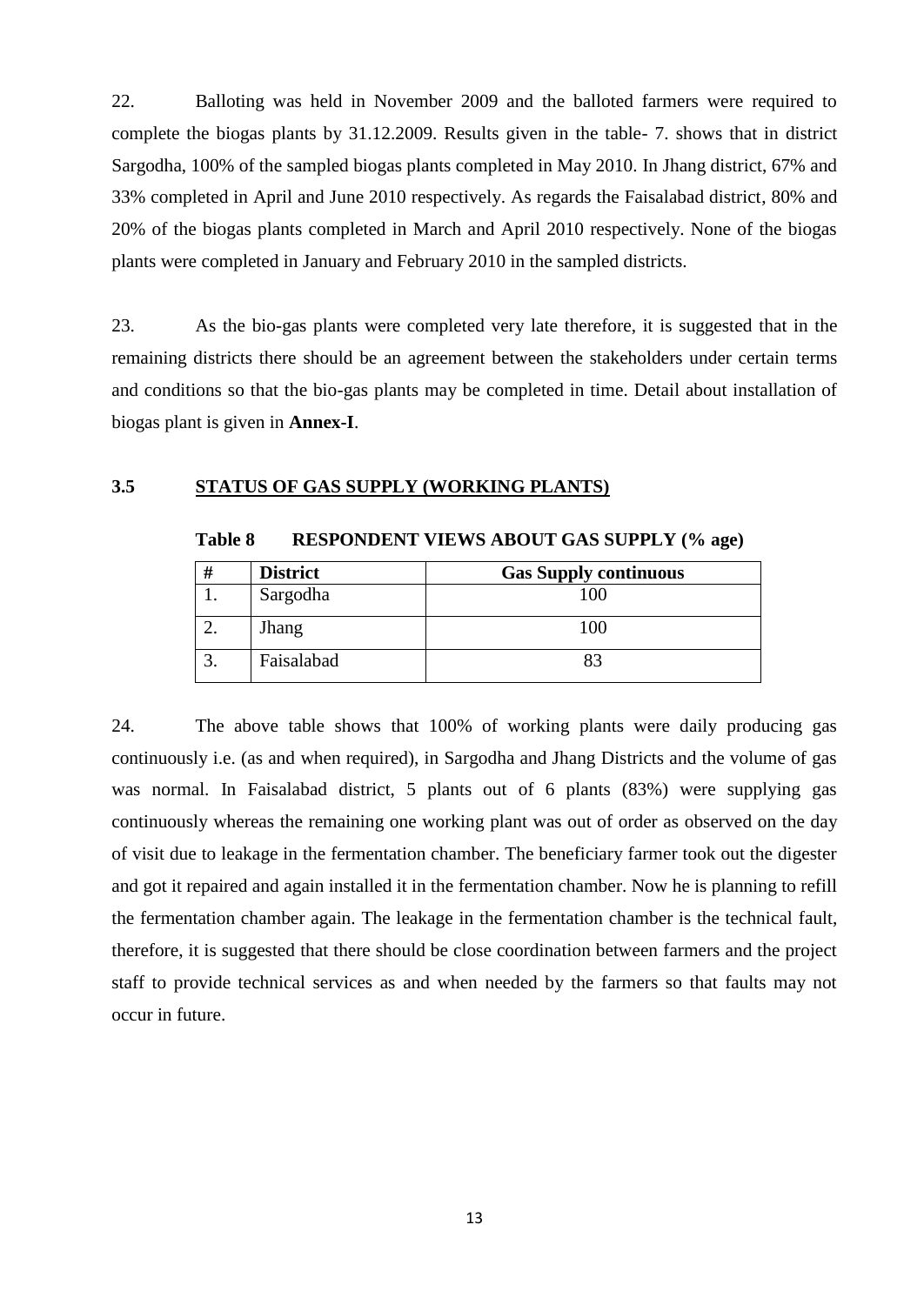#### **3.6 COST SHARING IN THE BIOGAS PLANT (WORKING PLANTS)**

| #  | <b>District</b> | <b>Farmer Share</b> |       | <b>Govt. Share</b> |               | Total (Rs.) |
|----|-----------------|---------------------|-------|--------------------|---------------|-------------|
|    |                 | Avg. $(Rs.)$        | $\%$  | Avg. $(Rs.)$       | $\frac{6}{6}$ |             |
| 1. | Sargodha        | 34920               | 53.79 | 30,000             | 46.21         | 64920       |
| 2. | Jhang           | 29172               | 49.30 | 30,000             | 50.70         | 59172       |
| 3. | Faisalabad      | 32354               | 51.89 | 30,000             | 48.11         | 62354       |

#### **Table 9 AVERAGE COST OF INSTALLATION OF BIOGAS PLANTS**

25. As per project documents total cost of the Biogas plant is Rs. 60,000. Rs. 30,000 (50% subsidy) is to be borne by the Government, whereas the remaining Rs. 30,000 (50%) is the farmer's (beneficiary) share. The data in table 9 reveals that due to high material cost in Sargodha and Faisalabad districts the cost of farmer's share has been raised from Rs. 30,000 indicated in PC-I to Rs. 34920/- and Rs. 32354/- respectively. In Jhang district, the material cost is less i.e. Rs. 29172/- against the cost of Rs. 30,000/- indicated in PC-I. The less cost in Jhang district is due to the fact that the bricks are cheaper in Jhang district as compared to Sargodha and Faisalabad. The farmers share mentioned in Sargohda, Jhang and Faisalabad 53.79%, 49.30% and 51.89% respectively against the farmers/ Government cost sharing of 50:50.

26. Regarding the Government share of Rs. 30,000/- the project staff informed that the manufacturers are not ready to supply accessories to the farmers as at the current rate fixed Rs. 30,000/- as the material cost is increased. The project staff is therefore, facing difficulties in arranging accessories from the firms. It is, therefore, suggested to revise the cost of accessories keeping in view the market rates for the smooth running of project, so that an agreement with the farm for the accessories may be made for in time and easy availability of accessories.

#### **3.7 KNOWLEDGE ABOUT THE ENHANCEMENT OF VOLUME OF GAS SUPPLY (WORKING PLANTS)**

#### **Table-10 TECHNICAL KNOWLEDGE OF FARMERS ABOUT EFFICIENCY OF BIOGAS PLANTS**

| #   | <b>District</b> | <b>Season</b> |    |        |    |
|-----|-----------------|---------------|----|--------|----|
|     |                 | <b>Summer</b> |    | Winter |    |
|     |                 | <b>Yes</b>    | No | Yes    | No |
| . . | Sargodha        | $80\,$        |    | 80     |    |
| ۷.  | Jhang           |               | 33 |        |    |
| ິ.  | Faisalabad      |               | 33 |        |    |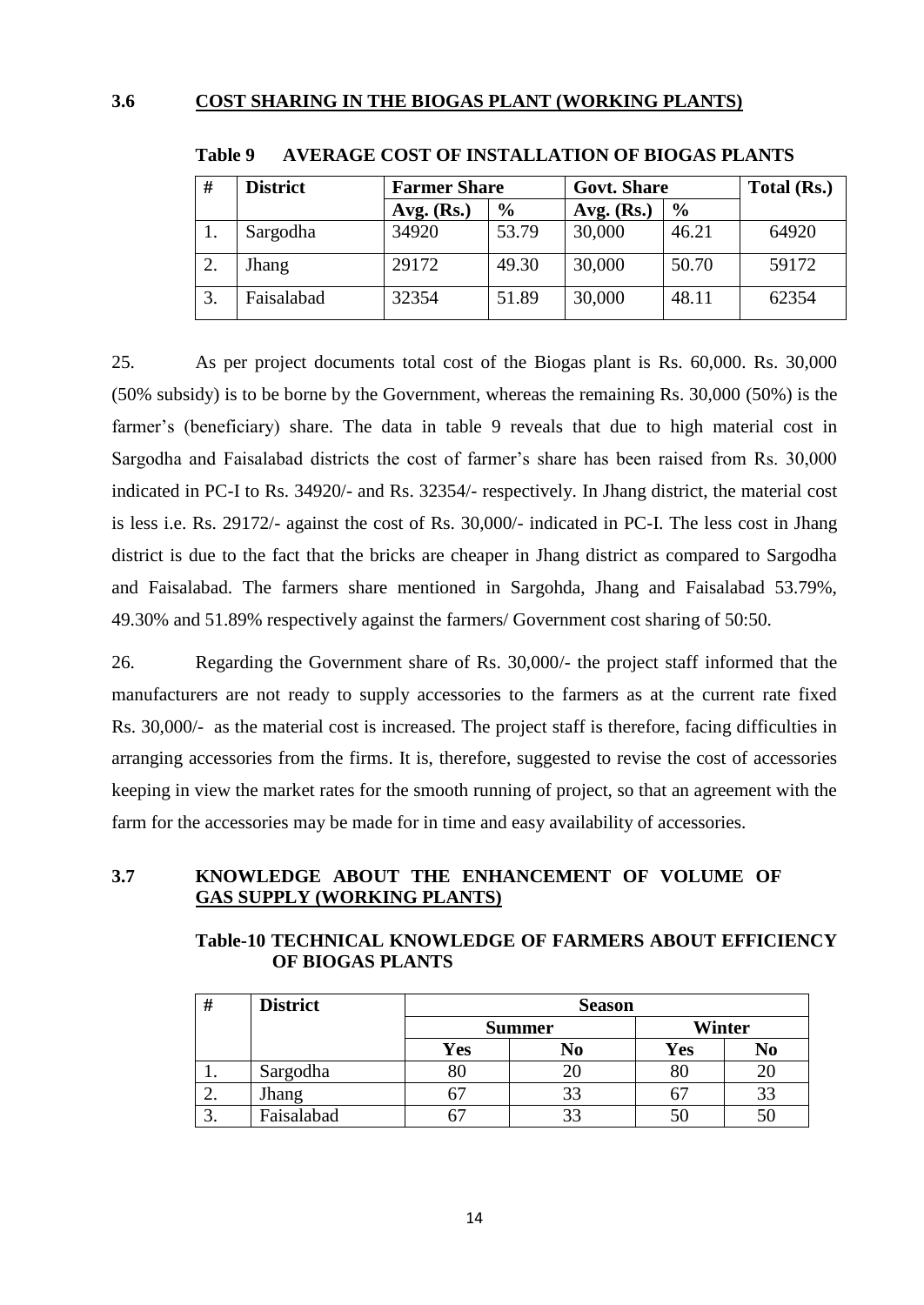27. The season effects on the volume of gas supply. In summer season the high temperature speedup the activities of anaerobic bacteria to produce gas and the gas volume is increased. However, in winter, due to low temperature the volume of gas supply is decreased therefore, some measures are needed to enhance the supply of gas in winter. In the winter season it is advised to lay the plastic sheets on the digester to make it warm so that anaerobic activities of bacteria may be increased. There may be some more measures to enhance gas supply in winter.

28. The project staff is desired to educate the farmers about the various measures to be adopted in different seasons to enhance the gas supply. About 80%, 67% and 67% farmers in district Sargodha, Jhang and Faisalabad respectively have knowledge about effect of summer season on the supply of gas and about 80%, 67% and 50% farmers respectively have knowledge how to enhance the gas volume in winter season as shown in table 10.

#### **3.8 USE OF APPLIANCES (WORKING PLANTS)**

|     | <b>District</b> |        | <b>Gas Stove Users</b>      | <b>Gas Lamp Users</b> |             |  |  |
|-----|-----------------|--------|-----------------------------|-----------------------|-------------|--|--|
| #   |                 |        | Users $(\% )$   Use per day | <b>Users</b>          | Use per day |  |  |
|     |                 |        | (Hours)                     | $($ % $)$             | (Hours)     |  |  |
|     | Sargodha        | 100    | 5.2                         |                       |             |  |  |
| 2.  | Jhang           | 100    | 7.5                         |                       |             |  |  |
| .ບ. | Faisalabad      | $80\,$ | 4 37                        |                       |             |  |  |

#### **Table 11 CONSUMPTION OF BIOGAS**

29 The data given in above table 11 reveals that 100% of the gas stove in district Sargodha and Jhang and 80% Faisalabad were working on the day of visit and their average use was 5.2 hours, 7.5 hours and 4.37 hours per day respectively. In district Sargodha 40% farmers are using gas lamp and average per day use of gas lamp is 1.5 hours.

30. The main reason of more use of biogas in district Jhang is that, after the start of working of biogas plants, the farmers are not using any other fuel and are totally dependent on biogas. In Sargodha district, the daily use of biogas is more than in Faisalabad because the farmers are still spending more money on the purchase of fuel wood as compared to Faisalabad i.e. Rs. 380 and 267 per month respectively.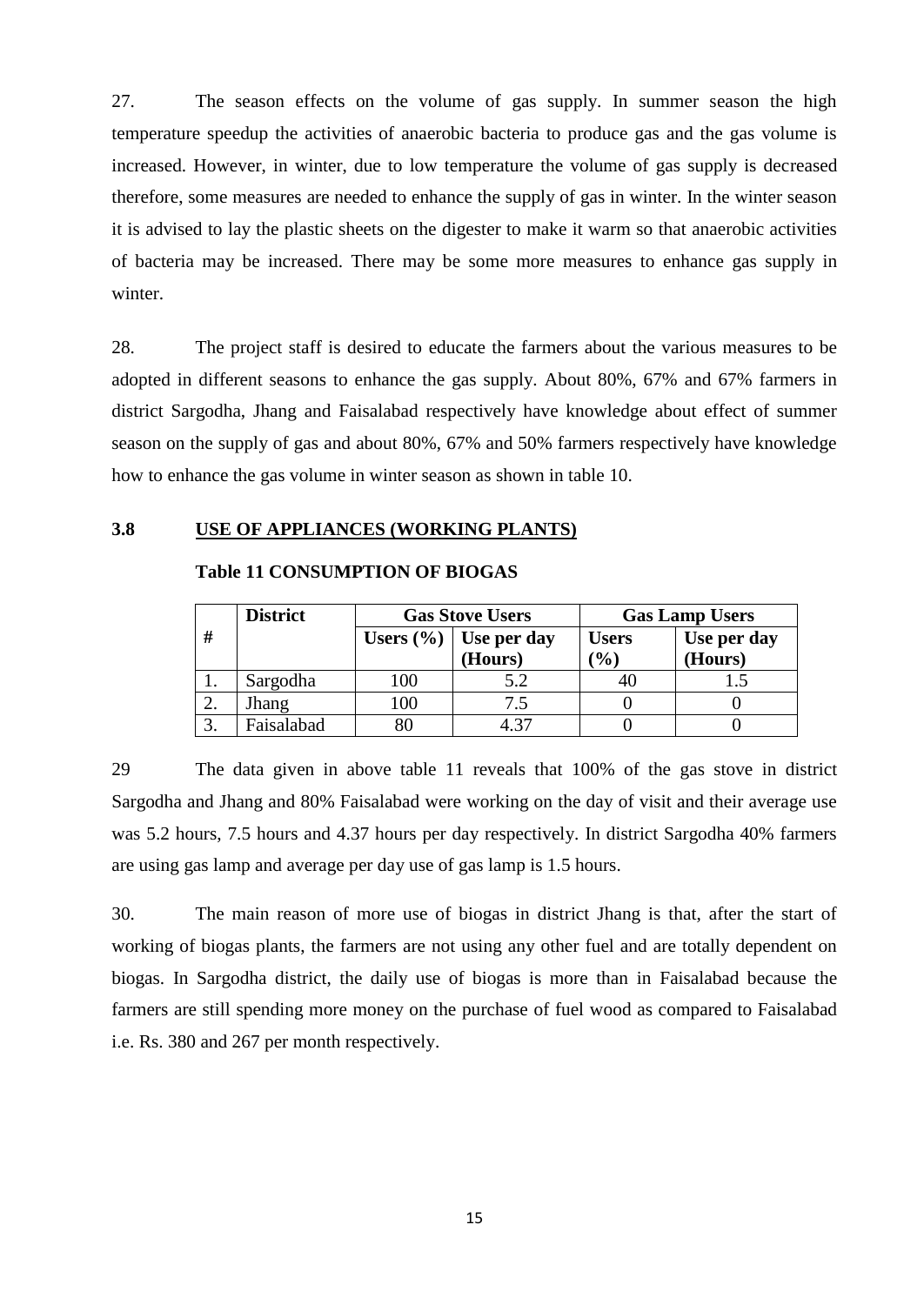#### **3.9 USE OF SLURRY (WORKING PLANTS)**

| #  | <b>District</b> | <b>Used</b>                  |    | If yes, used for                                                          |  |  |  |
|----|-----------------|------------------------------|----|---------------------------------------------------------------------------|--|--|--|
|    |                 | <b>Yes</b><br>N <sub>0</sub> |    |                                                                           |  |  |  |
|    | Sargodha        | 100                          |    |                                                                           |  |  |  |
|    | Jhang           | 33                           | 67 | Sugarcane, Vegetable                                                      |  |  |  |
| 3. | Faisalabad      | 25<br>75                     |    | The out let of slurry connected with the<br>water irrigation crops/field. |  |  |  |

#### **Table 12 VIEWS OF RESPONDENTS FOR USE OF SLURRY**

31 The above table 12 shows that in Sargodha, Jhang and Faisalabad districts 100% ,67% and 75% of the farmers respectively reported that they did not use slurry. Some of them connected with outlet of village drain, while other was unaware about its use. As regards the slurry users in Jhang district, 33% farmers reported only that it was used for sugarcane crop and vegetables. Similarly, in Faisalabad district 25% reported that they open the out let of slurry in water course to mix it with the canal water at the time of irrigating the fields.

#### **3.10 %AGE OF MICRO NUTRIENTS IN SLURRY**

#### **Table 13 CHEMICAL COMPOSITION OF SLURRY**

| <b>Plant Nutrient</b> | Digested Slurry $(\% )$ | <b>Farmyard Manure (%)</b> |
|-----------------------|-------------------------|----------------------------|
| Nitrogen $(N)$        | $1.5 - 2.0$             | $0.5 - 1.0$                |
| Phosphorus (P2O5)     | 1.0                     | $0.5 - 0.8$                |
| Potash (K2O)          |                         | $0.5 - 0.8$                |

32. Macro nutrients such as nitrogen, phosphorous and potash are present in double quantity in slurry than F.Y.M. It is therefore, more useful for the crops than F.Y.M and artificial fertilizer. The comparison of plant nutrients in digested slurry (DS) and farm yard manure is shown in table 13.

33. As the use of slurry is very low due to no knowledge about its importance. It is suggested that there is a need to educate the farmers about its importance / use on various crops so that the crop yield and income of the farmers may be increased.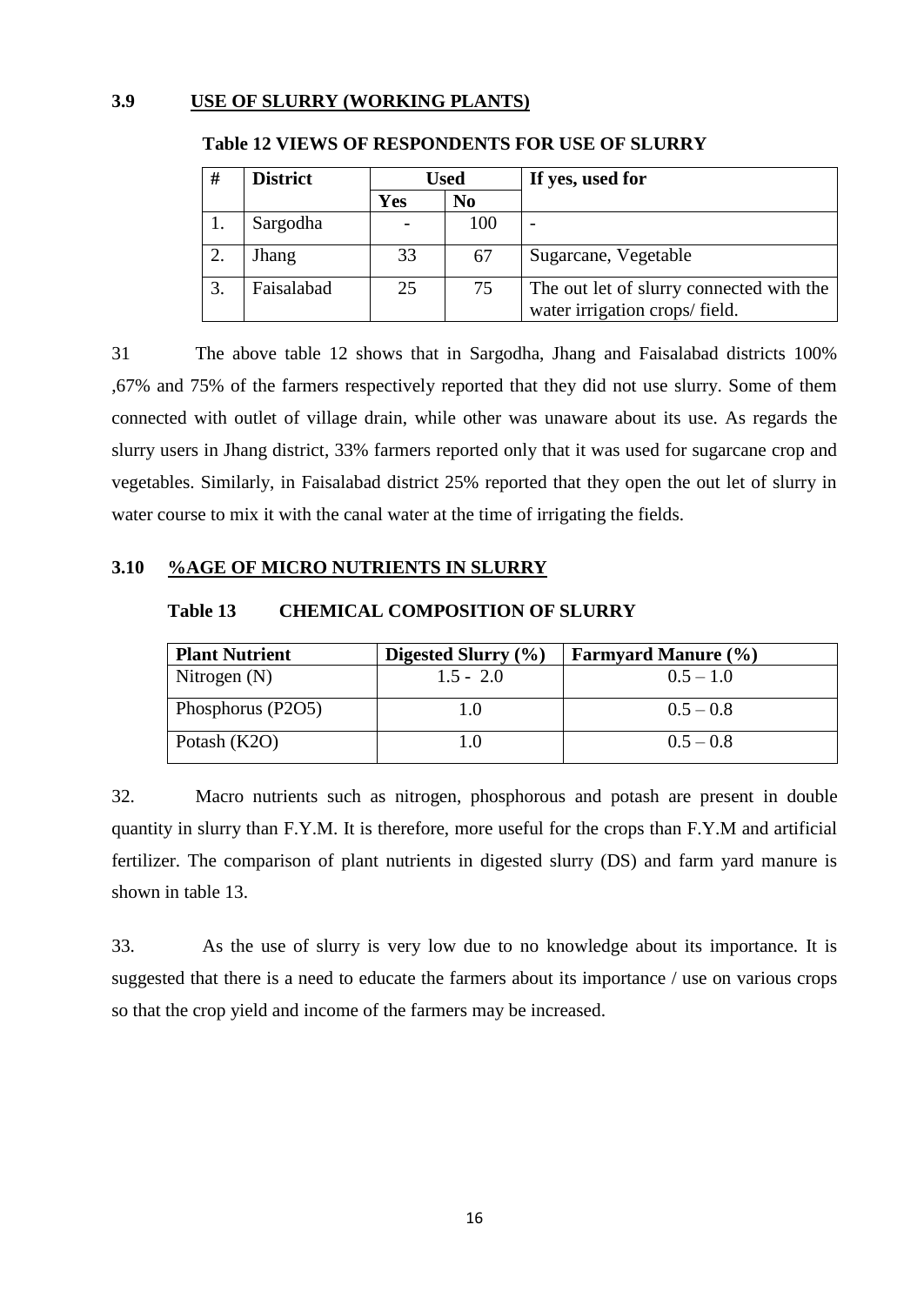#### **3.11 FUEL CONSUMPTION AND SAVING PER MONTH (WORKING PLANTS)**

| # | <b>District</b> | <b>Before Biogas</b> |                  |               | <b>After Biogas</b>      | <b>Saving</b>            |               |       |
|---|-----------------|----------------------|------------------|---------------|--------------------------|--------------------------|---------------|-------|
|   |                 | $LPG +$              | <b>Fuel</b>      | <b>Total</b>  | $LPG +$                  | <b>Fuel</b>              | <b>Total</b>  | Rs.   |
|   |                 | <b>Fuel</b>          | wood             | average cost  | <b>Fuel</b><br>wood      |                          | average cost  | month |
|   |                 | wood $(\% )$         | $\mathcal{O}_0$  | month $(Rs.)$ | wood $(\% )$             | (9/0)                    | month $(Rs.)$ |       |
|   | Sargodha        | 60                   | 40               | 3191          |                          | 40                       | 267           | 2924  |
|   | Jhang           | 67                   | 33               | 2491          | $\overline{\phantom{0}}$ | $\overline{\phantom{0}}$ |               | 2491  |
|   | Faisalabad      | 100                  | $\boldsymbol{0}$ | 4283          |                          | 33                       | 380           | 2103  |

#### **Table 14 ESTIMATED ECONOMIC BENEFIT OF BIOGAS**

34. One of the objectives of the project was to decrease the use of both LPG and Fuel wood. Before the project, in Sargodha, Jhang and Faisalabad districts, 60%, 67% and 100% farmers were using LPG along with fuel wood respectively and 40% and 33% of the farmers were using only fuel wood in the Sargodha and Jhang districts, respectively. The total average cost from on the sampled farmers on LPG + fuel wood and fuel woods were Rs.3191, 2491 and 4283 in district Sargodha, Jhang and Faisalabad respectively, where as in Faisalabad district no farmer was using fuel wood. After the availability of biogas, in Jhang districts no farmer using LPG and fuel wood, whereas in districts Sargodha and Faisalabad, 40% and 33% were using fuel wood and no farmer was using LPG. Results further show that after the use of biogas. The above results are very encouraging the farmers are saving Rs.2924, 2491 and 2103 per month on fuel in district Sargodha, Jhang and Faisalabad, respectively as shown in table 14.

#### **3.12 VIEW'S OF THE NON-RESPONDENT FARMERS ABOUT BIO-GAS PLANT**

| # | <b>District</b> | Knowledge about<br>biogas plant |                |                           |   | If yes                                              |                | Biogas owner's<br>motivation |                |
|---|-----------------|---------------------------------|----------------|---------------------------|---|-----------------------------------------------------|----------------|------------------------------|----------------|
|   |                 | Yes                             | N <sub>0</sub> | Good<br><b>Technology</b> |   | <b>Farmer interested to</b><br>install biogas plant |                | Yes                          | N <sub>0</sub> |
|   |                 |                                 |                | Yes<br>N <sub>0</sub>     |   | Yes                                                 | N <sub>0</sub> |                              |                |
|   | Sargodha        | 58                              | 42             | 100                       | - | 100                                                 |                | 75                           | 25             |
| 2 | Jhang           | 55                              | 45             | 100                       | - | 95                                                  |                | 61                           | 39             |
| 3 | Faisalabad      | 58                              | 42             | 92                        | 8 | 83                                                  | 17             | 58                           | 42             |

35. During the field visit, non-respondent farmers were also interviewed to get their views about Bio-gas plants. For this purpose 12,18 and 12 non-respondent farmers were interviewed in Sargodha, Jhang and Faisalabad districts respectively. Among these farmers, about 58%, 55% and 58% farmers have knowledge about bio-gas plants, in the sampled districts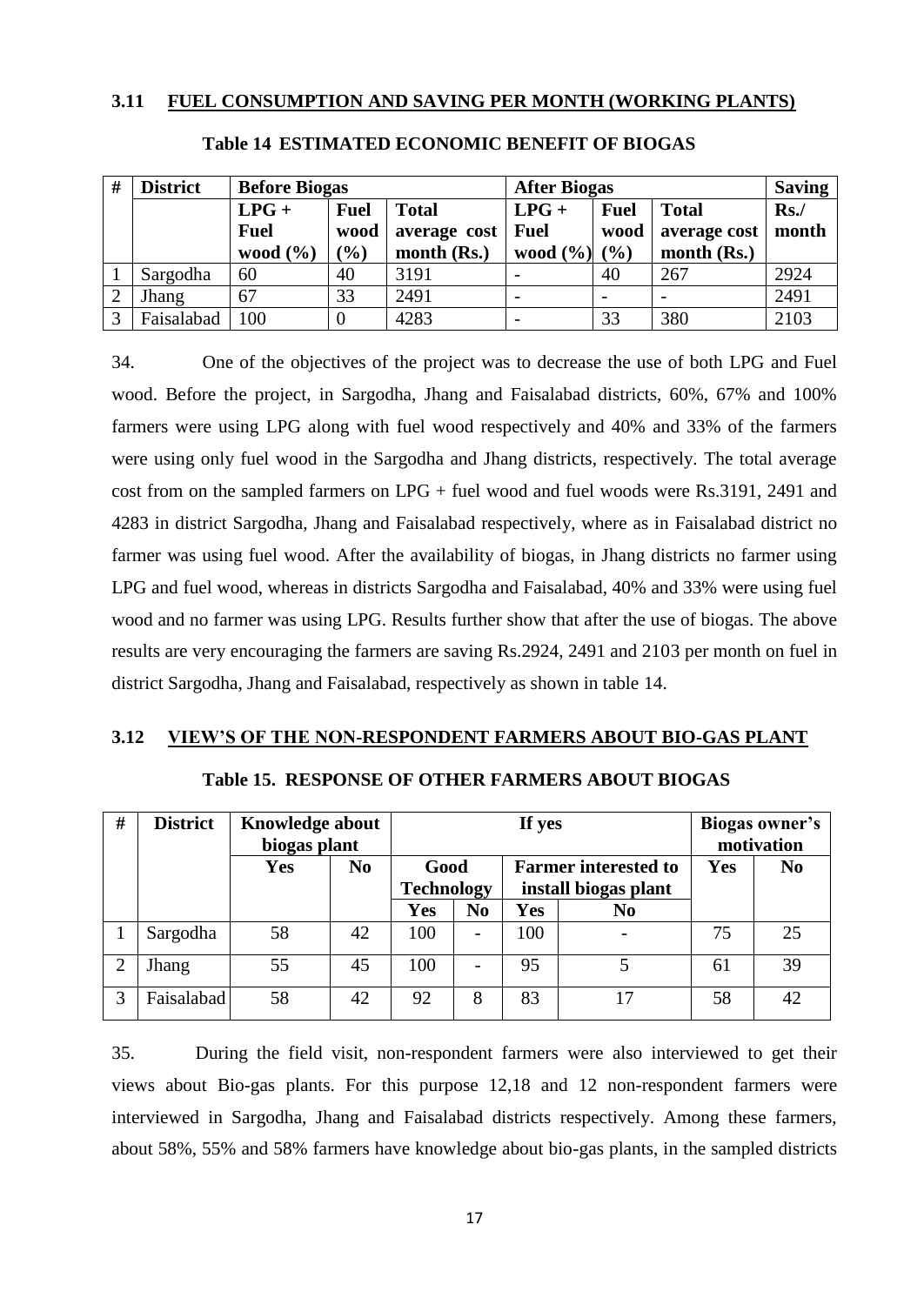respectively. Similarly, 100% non-respondent farmer each in district Sargodha and Jhang and 92% in district Faisalabad have reported that it is a good project.

36. About 100%, 95% and 83% people are interested to install biogas plants in Sargodha, Jhang and Faisalabad district respectively. About 75%, 61% and 58% of the non-respondent farmers were motivated by the bio-gas owners in Sargodha, Jhang and Faisalabad respectively.

### **3.13 INDIVIDUAL FARMERS PERSPECTIVES ABOUT NON-WORKING BIOGAS PLANTS**

#### **Sargodha District:**

Allottee No

#### **SG-4**

The construction work from the farmer side was completed. The digester was installed in the fermentation chamber. He got made it locally with the permission of project staff instead of getting it from the pre-qualified firm.

The size and design of the plant was not as prescribed, in the PC=-I. the iron sheet of the digester was also torn. The staff advised the farmer on the spot to replace it with the new digester from any pre-qualified firm.

The above exercise by the farmer caused wastage of his time and staff and resources and effects the implementation of project at right time. It is therefore, suggested to ask the farmer to strictly follow PC-I in future to avoid the wastage of time and resources.

#### **SG-8**

The Biogas plant was completed in all respect, except minor connections of gas delivery pipes. The owner of the bio-gas plant is the lady school teacher. On the completion of the plant and before filling of the fermentation chamber, she was transferred to Bhalwal. The plant is waiting for filling for the last two months.

It is suggested that this issue should be solved at Govt. level to give responsibility to do the needful for his own benefit.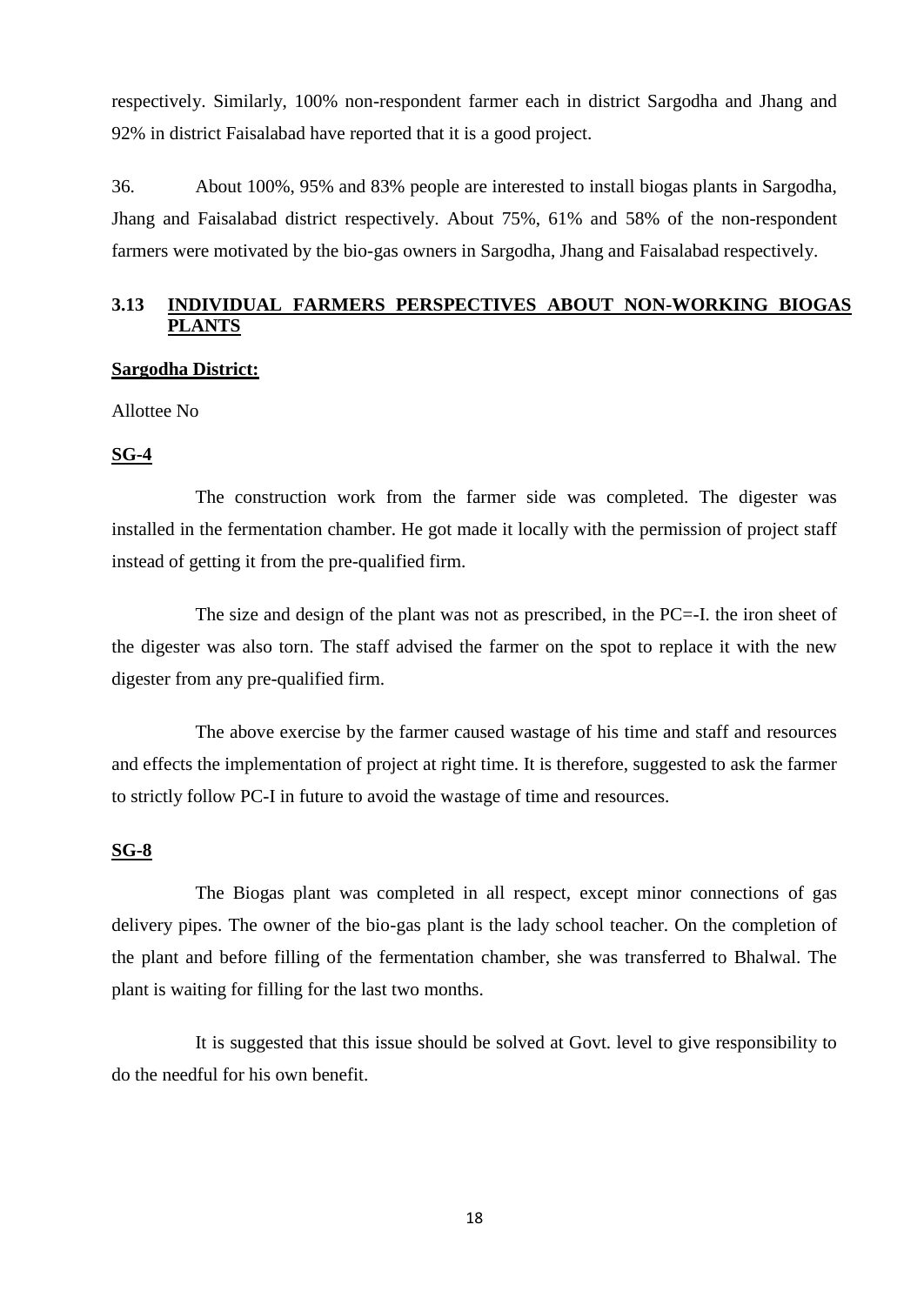#### **JG-9**

On the day of visit, the farmer on the water tap and was going on mixing water in the dung without taking into account the desired ratio of water and dung. Due to imbalanced ratio of water and dung affects the efficiency of the plant. It is therefore, suggested that the project staff should regularly monitor all the activities and guide the farmers so that they may strictly follow the recommended procedure in doing the project activities.

#### **SG-12**

Civil work of the fermentation chamber was not completed on the day of the visit dated 17-06-2010. All the accessories including the digester were provided by the Government. The respondent farmer reported that the delay in work was on his behalf. He remained busy in his private assignments and could not give time to the construction/ completion of the bio-gas plant.

#### **Faisalabad Districts:**

#### **FS-1**

The working of plant was out of order as observed on the day of visit due to leakage in the fermentation chamber. The leakage in the fermentation chamber is the technical fault. Therefore, it is suggested that the project staff should have close co-ordination with the farmers to provide technical services as and when needed by the farmer so that such faults may not occur in future.

#### **FS-17**

Fermentation chamber was filled with dry matter (dung) due to which process of gas producing was not observed. Later on the technical staff visited the plant and farmer was informed that fresh material should be used for filling of chamber. It is suggested that the farmers should be trained properly for smooth functioning of biogas plant to avoid any problem.

#### **In SG-16, JG-11, JG-13, JG-14**

All the required material and technical guidance was provided to the farmers but they remained busy in their other private assignments and did not take interest and did not complete their work in time.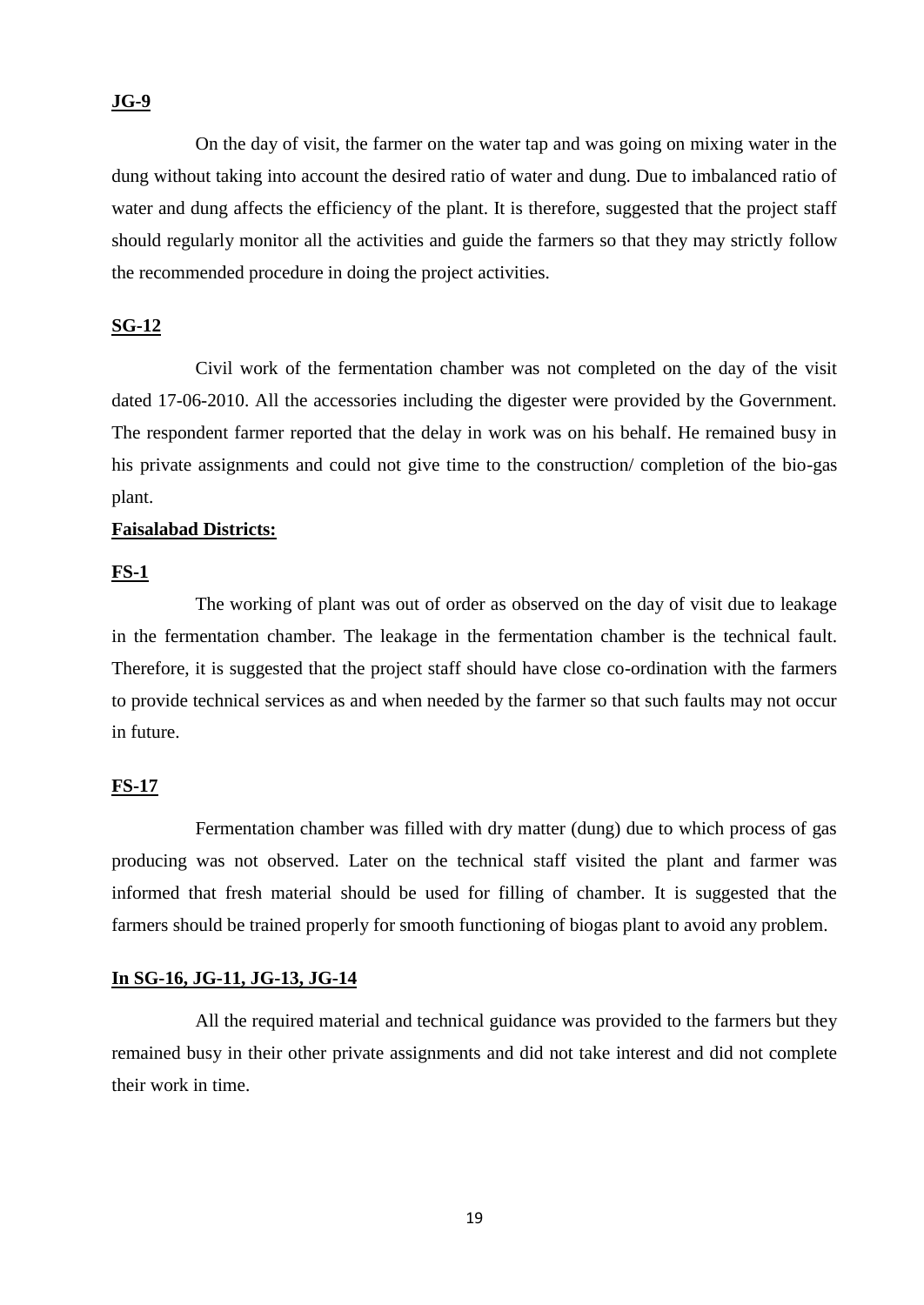#### **3.14 GENERAL OBSERVATIONS OF THE SURVEY TEAM**

The visiting team has the following observations: -

- i. Under the project there is no provision of vehicle in PC-I at district level to the project staff. A vehicle, however, for the project staff in Jhang and Faisalabad has been arranged, whereas, in Sargodha no vehicle is available with the Assistant Agriculture Engineer (AAE). He and his project staff are facing great difficulty in visiting the project sites. In Sargodha, to visit the project area they can hardly arrange Government vehicles therefore; mostly they make the private arrangements to visit the project sites. It is suggested that a vehicle for the project staff may be provided for the smooth and effective implementation of project activities.
- ii. Under this project digester, gas stove and gas lamp costing Rs.30, 000 are provided to the farmer by the Government free of cost and are purchased for the pre-qualified firms. As per report of the project staff, the firms are now hesitating in supply the digester and other accessories at the above said/ existing rates, resulting in the delaying / non-availability of the accessories from the pre-qualified firms.
- iii. Balloting was held in November, 2009. The balloted farmers were asked to complete the construction work by 31-12-2009. Non of the farmer could complete the work within the stipulated time. Many requests were made by the project staff to complete the work in time. Only 55% , 33% and 83% biogas plants could be completed in Sargodha, Jhang and Faisalabad districts, respectively.
- iv. Presently, gas holders and other accessories are obtained by the farmers individually from the pre-qualified firms of the concerning district. The firms were using delaying tactics i.e. in March/ April. The firms were remained busy in making wheat threshers, trollies etc. and did not take interest in making the digester and other accessories, which caused delay in the project activities. Due to monopolistic behavior of the firms of the concerned districts, the farmers were forced to purchase accessories form the firms of other district, causing wastage of time and resources.
- v. Under this project family size biogas plants are being installed. These plants produce gas for one gas stove and a gas-lamp. As the household bills of electricity have gone very high due to costly electricity and crises in the country, therefore, the farmers are now demanding for the big/ community plants to operate generator to meet the energy crises.
- vi. It was observed that the each member of the field staff visited the sites 3-4 times. TA/DA provided in the PC-I is too less than the requirement.
- vii. Currently the farmers book the gasholder and other accessories with the firms and then they do not follow it for its acquisition. It is suggested that the farmers should be bound to deposit some advance money to the firm at the time of booking. Doing this the farmers will take interest in getting the accessories as early as possible.
- viii. Budget for the stationary and other utilities seems to be less under this project.
- ix. There was quite variation of gas pressure among the plants i.e. from low pressure to high pressure. It is suggested to sort out the reasons of variation in pressure among the plants, as all the plants are of the same size and make amendments/ adjustments the gas supply system if needed.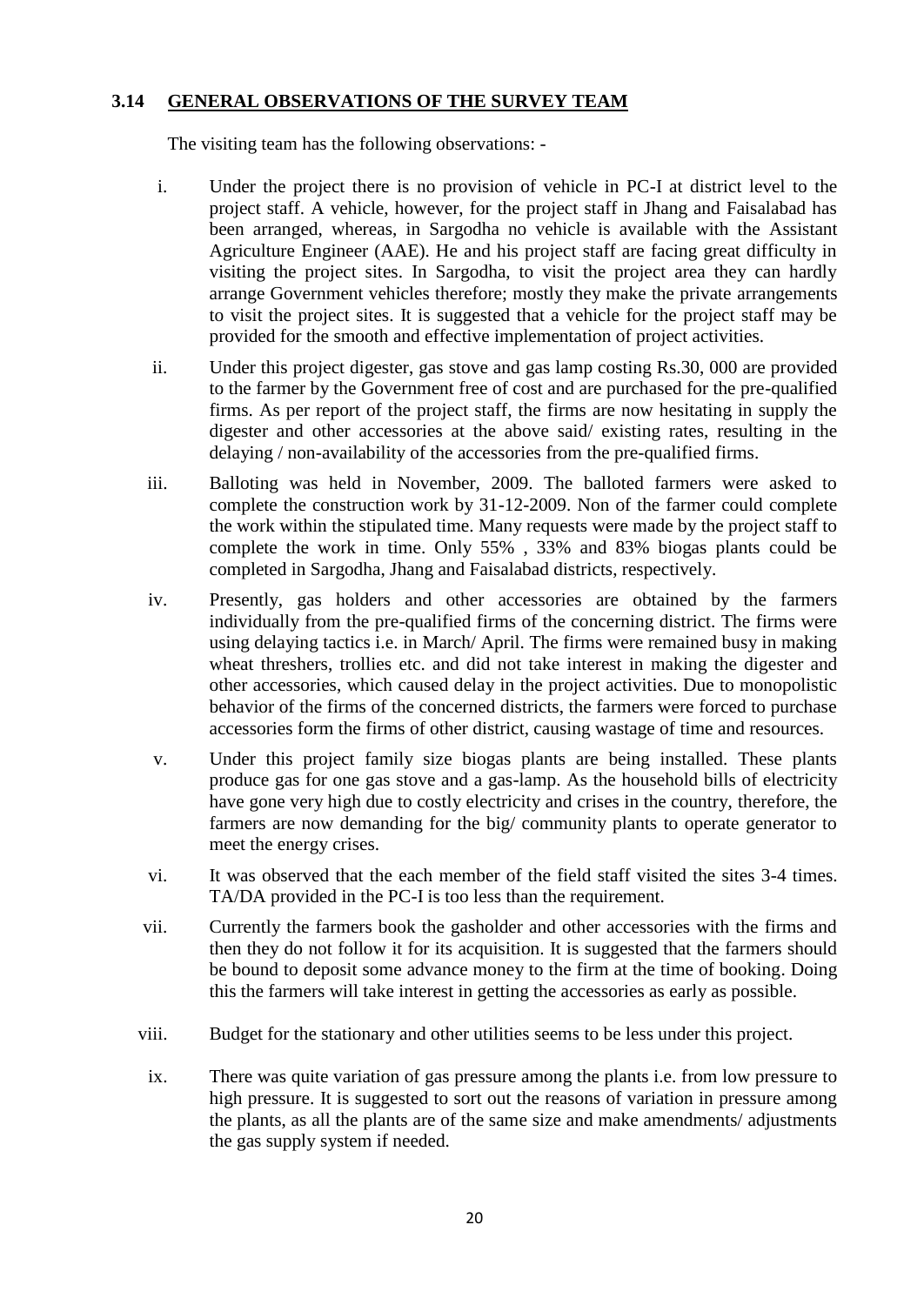- x. Some farmer fill the fermentation chamber in few days i.e. 3-5 days, other, take 3 weeks i.e. 20-25 days to fill it. This aspect was discussed with the project staff. They informed that quickly filled plants start working within 4-5 days after its filling, as against the slowly filled plants which take many days to start working. It is suggested that the farmer should be advised about the benefit of quickly filling so that the farmers may quickly fill the fermentation chamber for the early availability of gas.
- xi. In SG-6, Yasin Engineering Workshop produced the digester to the farmer three months after the construction of fermentation chamber. The farmer made a complaint to the project staff. The matter was enquired and it was found that the company has sublet this assignment to the other company, due to which it was delayed. There should certain condition in an agreement so that the firm may not unnecessary delay the consignment. It is also suggested that this type of firm should be blacklisted.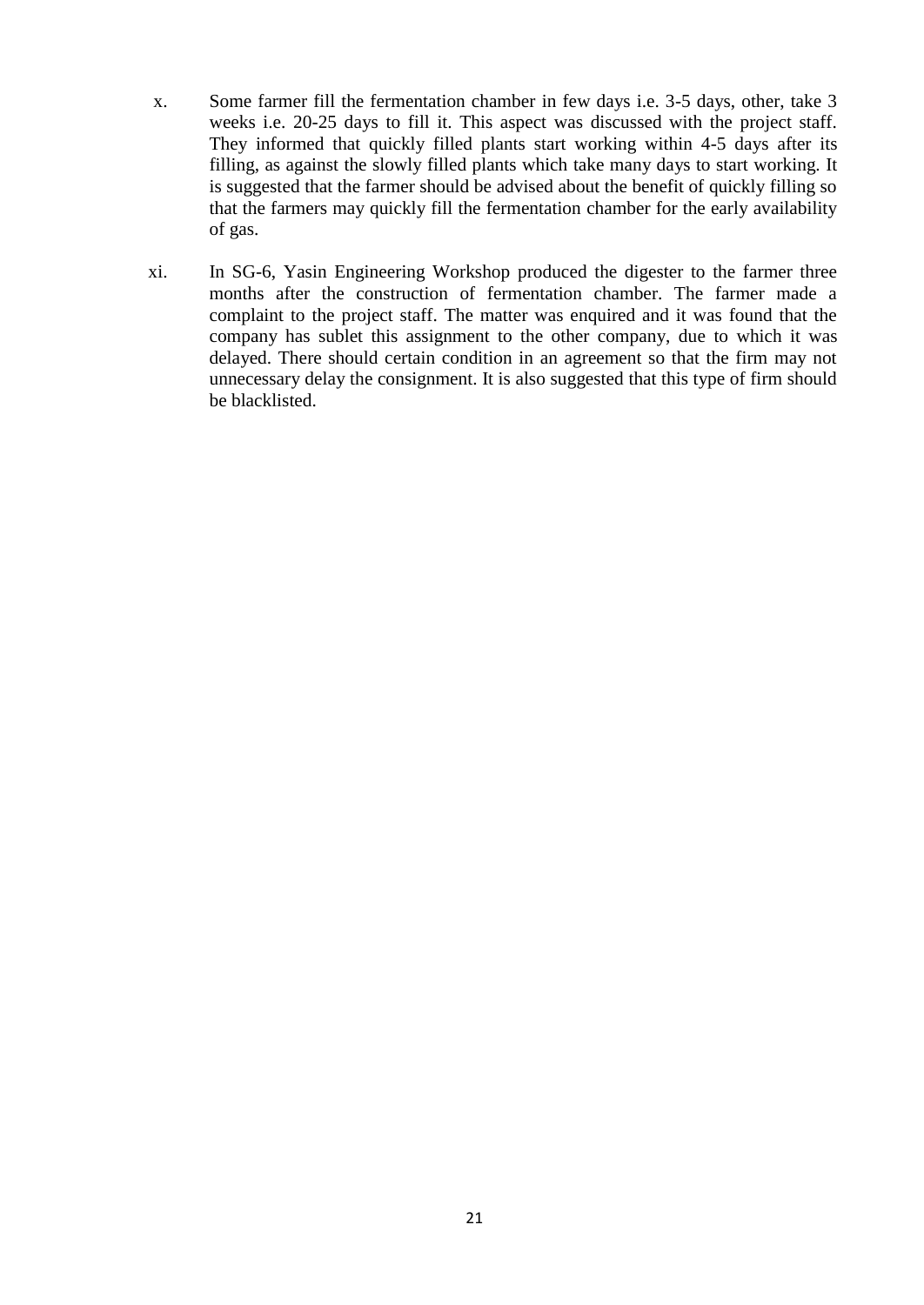### **CHAPTER 4**

#### **CONCLUSIONS AND WAY FORWARD**

The survey results are summarized below: -

- 1. District wise comparison among the various categories of farmers show that majority of the farmers in Sargodha, Jhang and Faisalabad were big farmers i.e. 55.55%, 33.33% and 33.33% respectively. On an overall, 45.83% sampled farmers fall in the farmers category (above 25 acres).
- 2. Due to economy of size of holding, big farmers keep more animals than the other categories of farmers. As stated above high percentage of sampled farmers belong to big farmers therefore, the level of average number adult units per household in Sargodha, Jhang and Faisalabad districts were quite high i.e. 14.67, 15.12 and 17.42 respectively. As the project has been designed for the rural poor, therefore, it is suggested that in future proportional representation be given to all the categories of farmers including the landless.
- 3. As per PC-I farmers share in the total cost as material cost is 50%. The farmers share monitored in Sargodha, Jhang and Faisalabad as material cost is 53.79%, 49.30% and 51.89% respectively. The high cost of material monitored in due to inflation.
- 4. 100% of working plants in Sargodha and Jhnag distr4icts were producing gas continuously and the volume of gas was normal. In Faisalabad district 5 out of 6 working plants (83%) were supplying gas continuously where as the remaining one working plant was out of order as observed on the day of visit due to leakage in the fermentation chamber. The leakage in the fermentation chamber is the technical fault, therefore, it is suggested that the project staff should have close co-ordination with the farmers to provide technical services as and when needed by the farmer so that such faults may not occur in future.
- 5. In summer season, the high temperature speedup the activities of anaerobic bacteria and there is sufficient gas supply and no remedial measure are required to increase the gas supply. In winter season the temperature is quite low therefore, it is desire to lay plastic sheets on the digester to make it warm to activate anaerobic bacteria to produce more gas. About 80%, 67% and 67% farmers in district Sargodha, Jhang and Faisalabad has knowledge about effect of summer season on the supply of gas and about 80%, 67% and 50% farmers had knowledge how to enhance the gas volume in winter in the said districts, respectively.
- 6. 100% farmers of district Sargodha, Jhang and Faisalabad fed dung to fermentation chamber daily as required in the PC-I.
- 7. 100% of the farmers in all the three districts of Sargodha, Jhang and Faisalabad reported that the appliances like gas stove and gas lamp were provided to them free of cost as per provision in the PC-I.
- 8. 100%, 100% and 80% of the gas stove in districts Sargodha, Jhang and Faisalabad respectively were in use on the day of visit. Similarly, 40% of the respondent farmers were using gas lamp in district Sargodha and no sampled farmer was using it in districts Jhang and Faisalabad.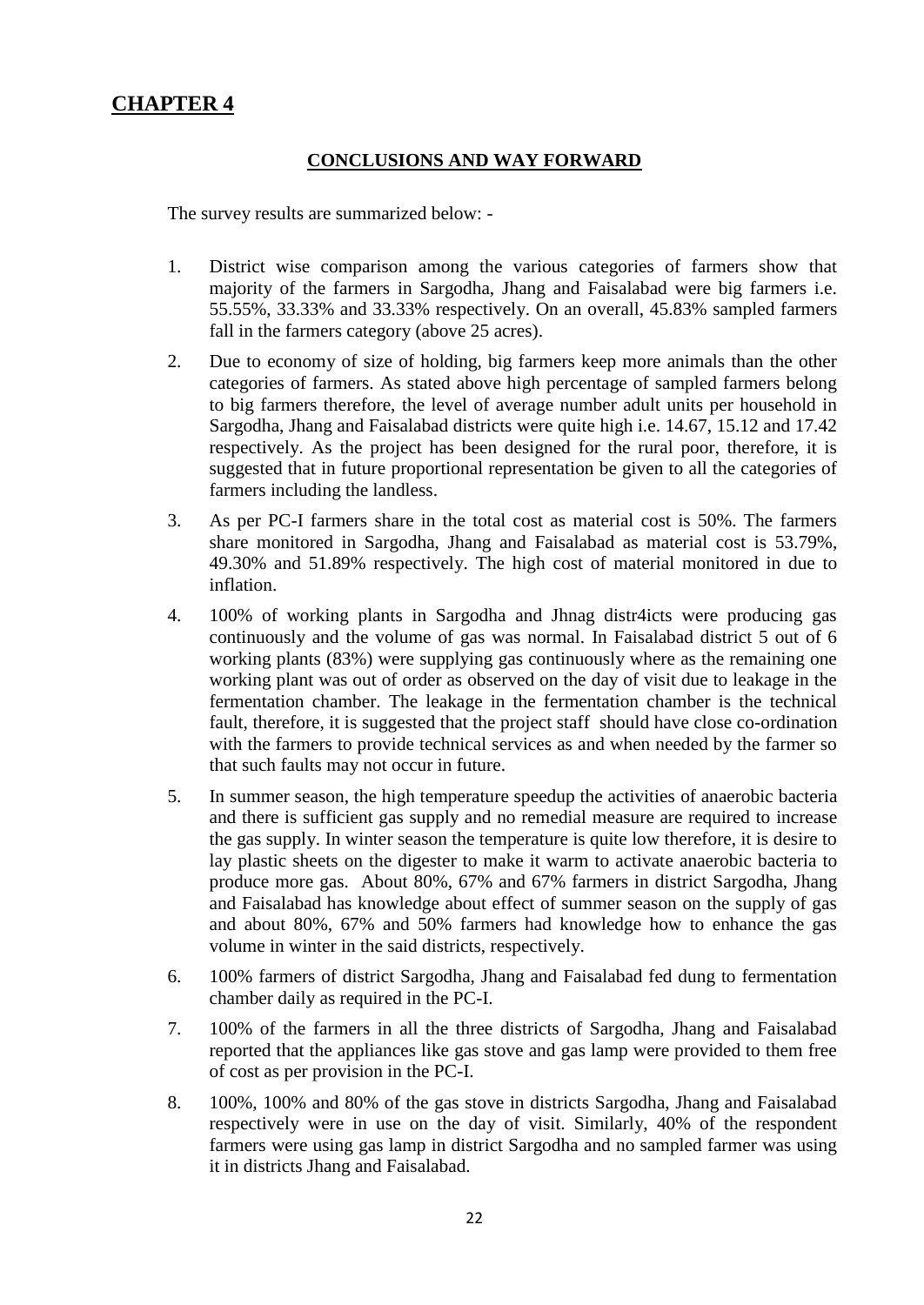- 9. Average numbers of hours of biogas use per day were 5.2, 7.5 and 4.375 hours in district Sargodha, Jhang and Faisalabad respectively. The main reason of more use of biogas in district Jhang is that, after the start of working of biogas plants, the farmers are not using any other fuel and are totally dependent on biogas. In Sargodha district, the daily use of biogas is more than Faisalabad because the farmers are still spending more money on the purchase of fuel wood as compared to Faisalabad i.e. Rs.380 and 267 per month respectively.
- 10. In Sargodha, Jhang and Faisalabad districts, 100%, 67% and 80% of the farmers respectively reported that they did not use slurry. As slurry is the high value input therefore, it is suggested to transfer the knowledge to the farmers about its importance and use on various crops so that the crop yield and income of the farmers may be increased.
- 11. Before the project the farmers were using fuel wood and LPG. After the availability of biogas, in Jhang districts no farmer was using LPG and fuel wood, whereas in district Sargodha and Faisalabad, 40% and 33% were using fuel wood and no farmer was using LPG. Results further show that after the use of biogas the farmers were saving Rs.2924, 2491 and 2101 per month on fuel in district Sargodha, Jhang and Faisalabad respectively. The above results are very encouraging.
- 12. 12, 18 and 12 non-respondent farmers were interviewed in Sargodha, Jhang and Faisalabad district respectively. Among these farmers, about 58%, 55% and 58% farmers have knowledge about biogas plants, respectively. Similarly, 100% nonrespondent farmer each in district Sargodha and Jhang and 92% in district Faisalabad who have knowledge about it reported to be a good project. About 100%, 95% and 83% people were interested in having biogas plants in Sargodha, Jhang and Faisalabad districts respectively. About 75%, 61% and 58% of the nonrespondent farmers were motivated by the biogas owners in Sargodha, Jhang and Faisalabad respectively.

#### **4.1 Lesson learnt for future**

- 1. Majority of the farmers i.e. 55.55%, 33.33% and 33.33% in Sargodha, Jhang and Faisalabad districts were big farmers. As the project has been designed for the rural poor, therefore, it is suggested that in future proportional representation shall be given all the categories of farmers. Landless should also be given their due share.
- 2. In Sargodha, Jhang and Faisalabad district, 100%, 67% and 80% of the farmers respectively reported that they did not use slurry. As slurry is the high value input therefore, it is suggested to transfer the knowledge to the farmers about is importance and use on various crops so that the crop yield and income of the farmers may be increased.
- 3. There is no provision of vehicle at district level in the PC-I. The project staff is facing great difficulty in visiting the project sites. It is suggested that one vehicle at district level should be arranged along with the sufficient P.O.L for the smooth working of the project.
- 4. The digester and other accessories costing Rs. 30,000/- are purchased from the prequalified firm. Now they are hesitating in supplying the material at the existing rates, resulting in delaying due to non-availability of the material. It is suggested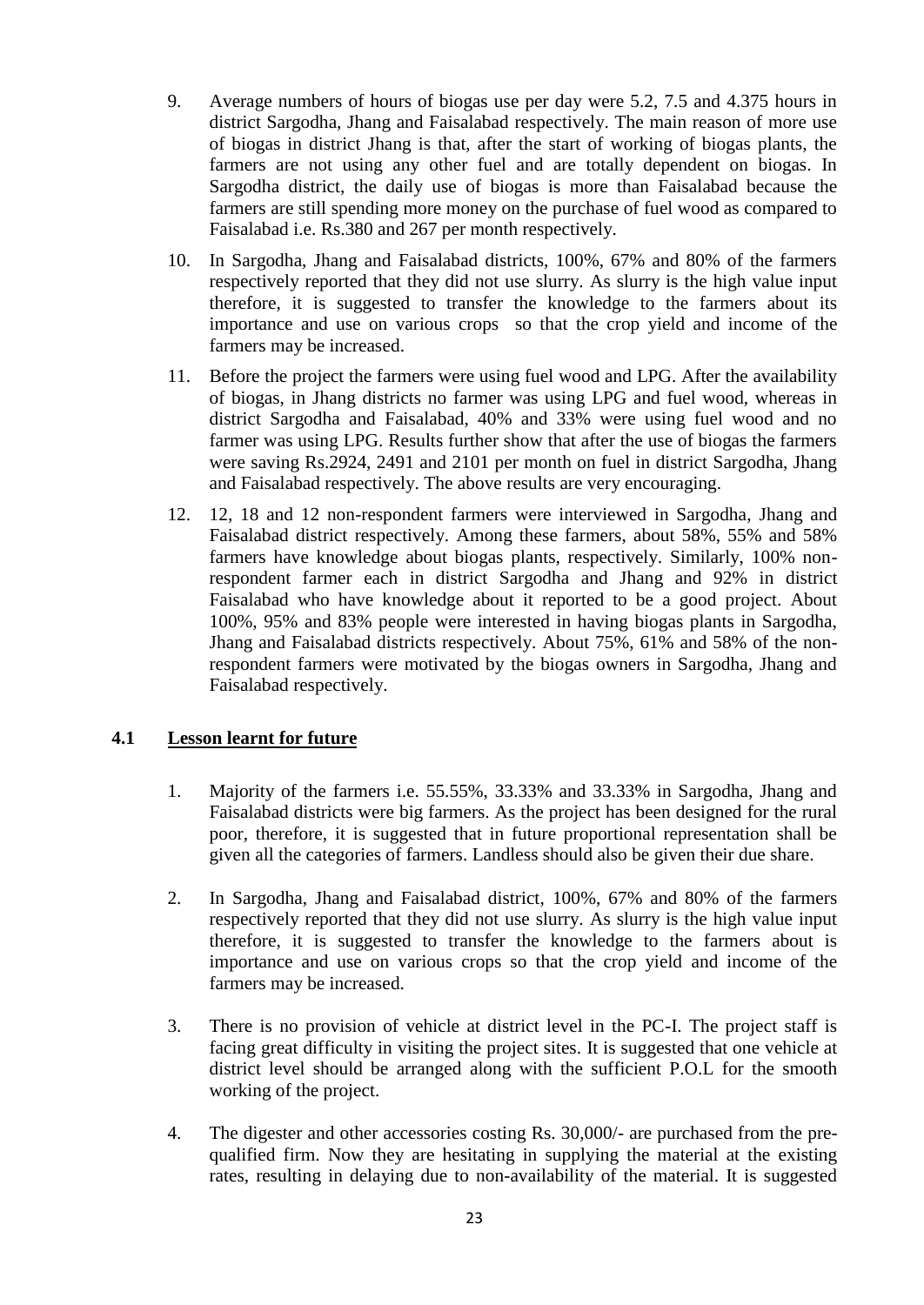that the cost estimates of the material should be revised and increased up to the reasonable level so that these can be made available from the firm early and in time.

- 5. Only 55%, 33% and 83% biogas plants could be completed in Sargodha, Jhang and Faisalabad respectively. One of the reasons of delay of construction work was that there were no terms and conditions settled with the beneficiary farmers to complete the work in time. Resultantly, the farmers went on delaying the work unnecessarily. It is proposed that the biogas plants should be allotted to the farmers under certain terms and conditions i.e. if the farmers without any reason go on delaying the construction work he may be fined or his allotment may be cancelled and the plant may be allotted to the next farmer in the waiting list.
- 6. The firms use delaying tactics in providing the digester and other accessories. In March/ April, the firms remain busy in making wheat threshers, trollies etc. It is suggested that an agreement should be made with the pre-qualified firms so that the accessories should be easily/ in time available and also from the home district. The Government should also take active part to ensure easy availability of accessories to the farmers.
- 7. Under this project family size biogas plants are being installed. These plants produce gas for one gas stove and a gas lamp. As the household bills of electricity have gone very high due to electricity crises in the country, therefore, the farmers are now demanding for the big/ community plants, to operate generator to meet the energy crises. It is, therefore, suggested to also consider their demand if is feasible.
- 8. It was observed that  $3 4$  visits are paid by the each member of the field staff. TA/DA provided in the PC-I is less than the requirement. It is suggested to provide reasonable TA/DA for the field staff so that they may make more visits and monitor the activities very well.
- 9. Currently the farmers book the gasholder and other accessories with the firms and then do not follow it. They should be bound to deposit some advance money at the time of booking to get back the advance money deposited they will try to get accessories as early as possible.

#### **4.2 CONCLUSIONS AND RECOMMENDATION**

1. It is observed that majority of the sampled farmers availing this facility were to large farmers. The completed bio-gas plants in all the three districts were producing gas continuously with normal gas pressure. Similarly average number of hours of biogas use per day was 5.2, 7.5 & 4.37 in district Sargodha, Faisalabad and Jhang respectively and the farmers were satisfied. After the use of biogas, the respondent were saving Rs. 2924, 2491  $\&$  2101 per month in districts Sargodha, Faisalabad and Jhang respectively.

2. All the working plants are working/ functioning properly. Respondent farmers in all the three districts have adopted this technology with great interest and observe the procedures/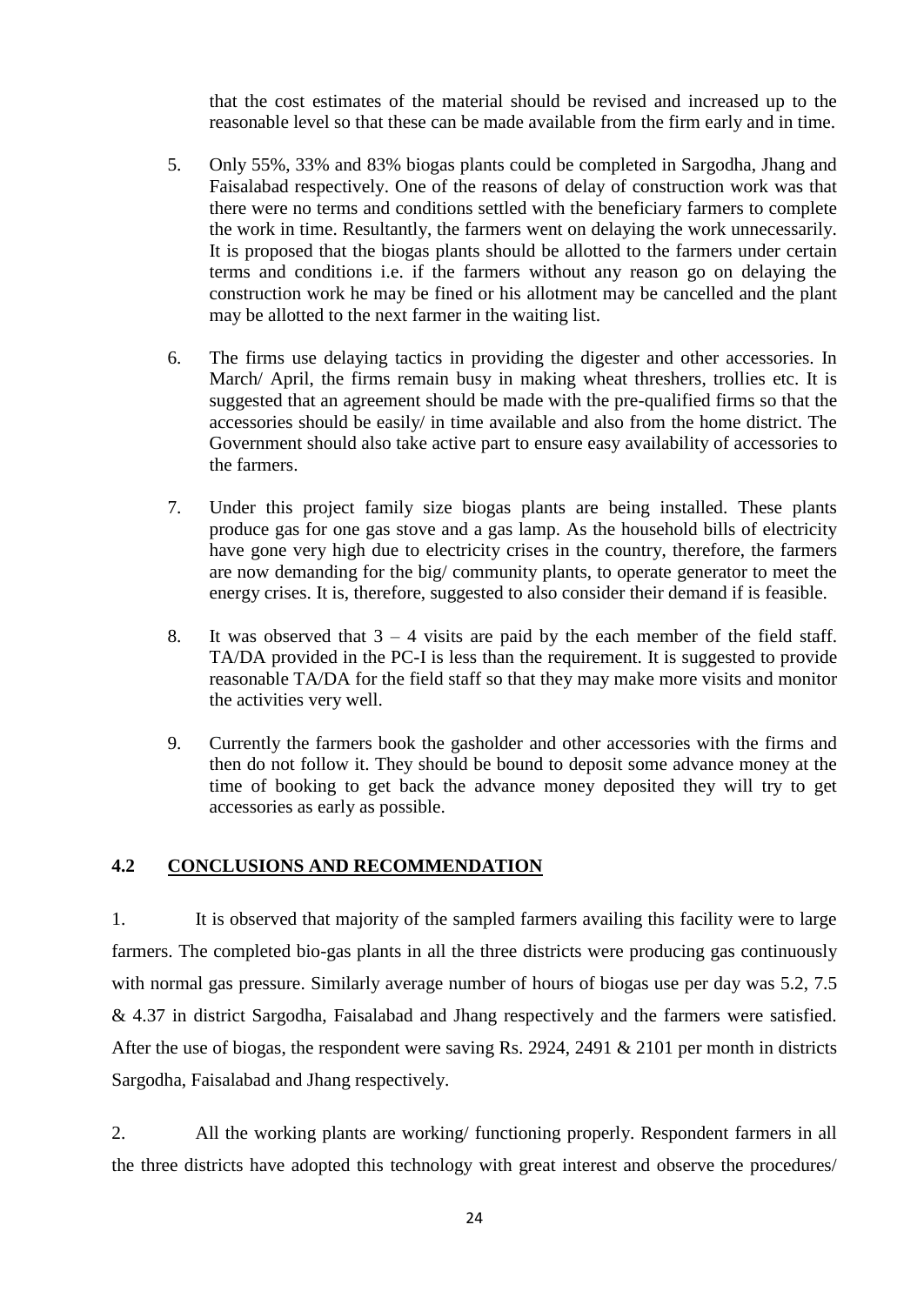methods for smooth functioning of biogas plant. The farmers are happy as it is very simple technology and cheap source of energy. There is no extra operational cost to be faced by the farmers during plant operation. The farmers were satisfied/ agreed with their 50% share in the project. The survey team also collected views of non-respondent farmers and came to find that almost 100% farmers have acknowledge of the biogas plants and are interested in installation of biogas plant.

However, the major constrains hindering the smooth function of the project along with the remedial measures are suggested here under: -

- There is no provision of vehicle at district level in the PC-I. The project staff is facing great difficulty in visiting the project sites. It is suggested that one vehicle at district level should be arranged alongwith the sufficient P.O.L and TA/ DA for the smooth working of the project.
- The pre-qualified firms are hesitating in supplying the material at the existing rates, resulting in delaying/ non-availability of the material. It is suggested that the cost estimates of the material should be revised and increased upto the reasonable level so that these can be made available from the firm early and in time and the project activities may not be suffered.
- Only 55%, 33%, 83% biogas plants could be completed in Sargodha, Jhang and Faisalabad, on the day of visit, respectively. The farmers went on delaying the work unnecessarily. It is proposed that the biogas plants should be allotted to the farmers under certain terms and conditions so that they may not delay the construction/ project work.

It is suggested to implement in the remaining districts of the project after doing the remedial measures suggested in the report.